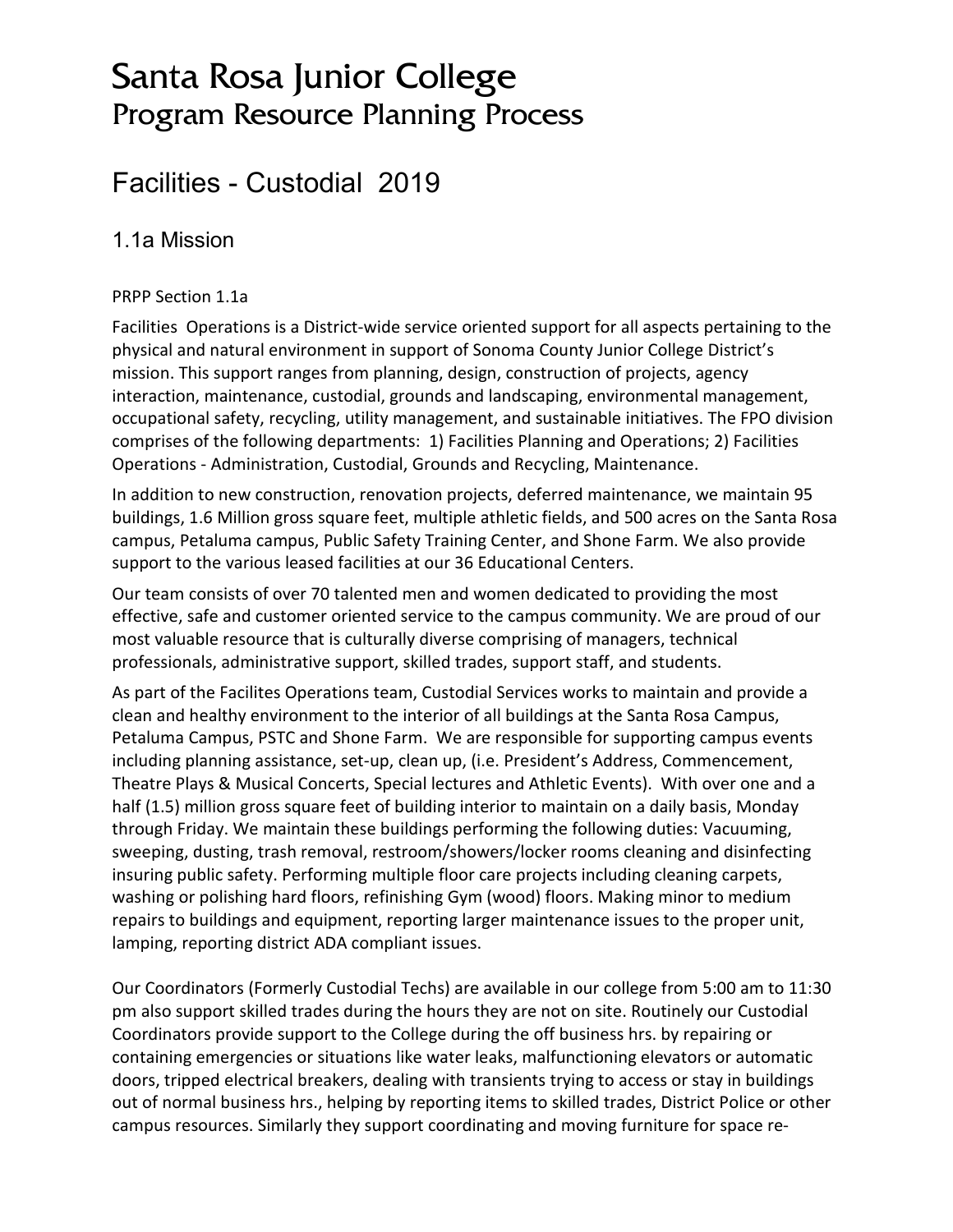assignments, and general cleaning. Our staff also assist sitting on district committees such as safety and hiring. Supporting the College Emergency Response Activities.

#### Mission Statement:

"Facilities Planning and Operations promotes student learning reflective of the District's academic excellence by providing a safe, clean, well maintained educational, physical and natural environment."

(Last Update Javier Rodriguez 4-2019)

### 1.1b Mission Alignment

#### PRPP Section 1.1b

"Facilities Operations promotes student learning reflective of the District's academic excellence by providing a safe, clean, well maintained educational, physical and natural environment." Our Goals also align with our "Strategic Plan" On "Foster Learning and Academic Excellence" "Improve Facilities and Technology" "Establish a Strong Culture of Sustainability" "Cultivate a Healthy Organization."

Custodial Services is a support and service unit providing all students, faculty and staff, a clean and pleasant work environment that enhances the learning, teaching and work activities in our college. Working together with our campus community to promote knowledge, expand skills and enhancing the lives of the diverse communities who participate in our programs and enroll in our courses. Custodial Services is also supporting the Sustainability efforts outlined by our SRJC "2014 Strategic Plan" by incorporating Green Cleaning Techniques as well as the implementation of Best Practices to our Custodial Program.

(Last Update Javier Rodriguez 4-2019)

## 1.1c Description

#### PRPP Section 1.1c

Custodial Services works to maintain and provide a clean and healthy environment to the interior of all buildings at the Santa Rosa Campus, Petaluma Campus, PSTC, and Shone Farm. We are responsible for supporting campus events including planning assistance, set-up, clean up, (i.e. President's Address, Commencement, Theatre Plays and Musical Concerts, Special lectures and Athletic Events). There is over one (1) million gross square feet of building interior to maintain on a daily basis, Monday through Friday. We maintain these buildings performing the following duties: Vacuuming, sweeping, dusting, trash removal, restroom/showers/locker rooms cleaning and disinfecting insuring public safety, lamping, reporting district ADA compliant issues, sitting on district committees such as safety and hiring. Supporting the College Emergency Response Activities. Performing multiple floor care projects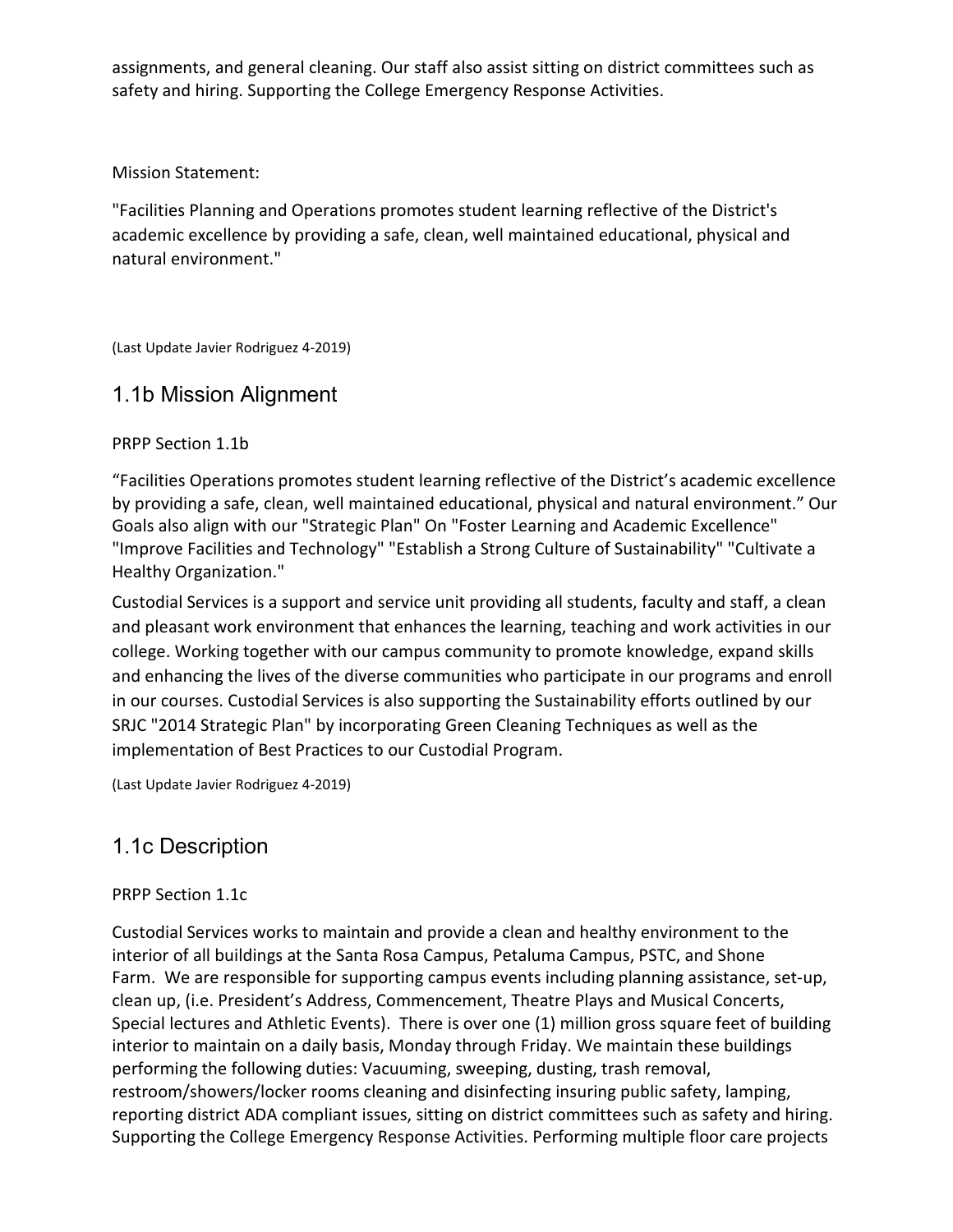including cleaning carpets, cleaning, polishing or refinishing hard floors and Gym (wood) floors. Coordinating and moving furniture for space re-assignments, and general cleaning.

Through the Custodial Maintenance Tech program, minor to medium repairs are made to buildings and equipment, reporting of safety and larger maintenance issues through Facilities Operations. Custodial Maintenance Technicians also report to and work in the skilled maintenance crafts when required. Normally our Custodial Tech Staff (Currently performing as Temporary Coordinators) also provide support to the College from 5:00 am to 11:30 pm helping report, repair or contain emergency repairs or situations like water leaks, malfunctioning elevators or electronic doors, tripped electrical breakers, dealing with transients trying to access or stay in buildings out of normal business hrs.

Custodial Services also supports the District EOC Evacuation Plan and Emergency Response efforts. Our department has already successfully supported the evacuation of Faculty, Students and Staff during power outages in two occasions. Our support includes inspecting spaces like classrooms and elevators making sure people are not left behind or trapped in elevators.

(Last Update Javier Rodriguez 4-2019)

### 1.1d Hours of Office Operation and Service by Location

The Custodial department is open for operation Monday through Thursday 5 am to 2 pm and 3 pm to 11:30 pm. On Fridays from 5 am to 10 pm.

During the months of June and July, we are open Monday through Thursday from 4:30 a.m. to midnight.

Emergency needs are called to supervisor in time of non-operation.

## 1.2 Program/Unit Context and Environmental Scan

#### PRPP Section 1.2

Custodial Services within Facilities Operations is responsible for the following:

- Cleaning of Campus Buildings including classrooms, labs, conference rooms, break rooms, offices, public interior areas, others.
- Cleaning and sanitation of restrooms, showers and lockers rooms.
- Cleaning of Special Areas like Culinary Arts, Child Care and workshops like Analy Hall Clay-room
- Perform Floor care projects, carpet cleaning, and floor finish restoration.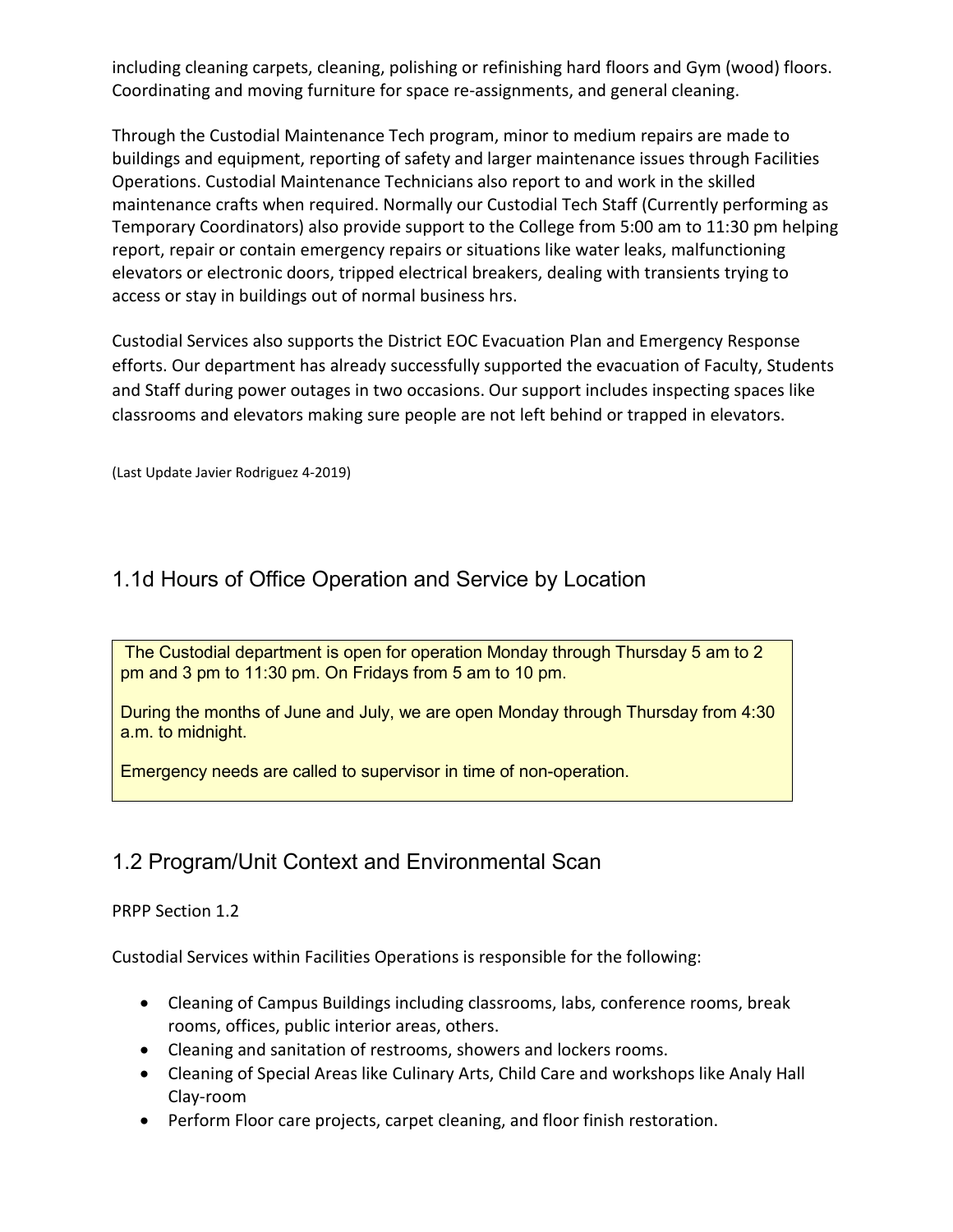- Provide event support including planning, setups and clean-up before and/or after events.
- Logistics of office/room moves and relocation; support includes from moving furniture to remove or reconfigure office partitions; remove or secure wall mounted cabinets or decorations; secure tall cabinets to walls to comply with earthquake safety guidelines.
- Helping making building move-in ready.
- Support of ADA by reporting any damaged or broken access devices, including performing some repairs on them.
- Supporting occasionally other locations (Shone Farm, SWC, PSTC) with floor care projects or equipment repairs
- Procurement of necessary supplies, equipment and parts for custodial activities. We also support other locations when requested with recommendations for purchasing custodial equipment and/or supplies
- Supporting our Warehouse with different furniture and equipment moves.
- Support of Environmental Health and Safety department with the installation of especial ergonomic office accessories and adjusting work spaces.

(Last Update Javier Rodriguez 4-2019)

### 2.1a Budget Needs

PRPP Section 2.1

An increase in square footage has resulted in increased square footage per custodian per assignment.

An analysis of the custodial needs for spring 2018 was completed using the minimum reasonable APPA\* Standards (Office/Classrooms Level 3, Restrooms/Showers/Child Care/Dining Level 2), and came up with a 5.0 FTE\* deficit in custodial support for the Santa Rosa Campus. This analysis doesn't include the additional time required to support setups; moving office furniture, musical instruments, equipment, others; conducting basic to intermediate maintenance repairs and respond to urgent calls. We recommend the use of APPA staffing Guidelines and Cleaning Standards because their focus is on Higher Education but their standards are very consistent with other similar organizations that focus in other fields of cleaning like the ISSA (The Worldwide Cleaning Industry Association)

Ideally an Institution like ours aims to maintain their quality of service in what APPA calls Levels 2 & 3 as described above but due to our reduced staffing and additional assignments, traditionally not performed by Custodial staff, we are able to maintain our college around APPA levels 3 & 4.

Note: Keep in Mind that the analysis that outlined the need for additional 5.0 FTEs was done before we lost two more employees and before ERI was presented to our campus community.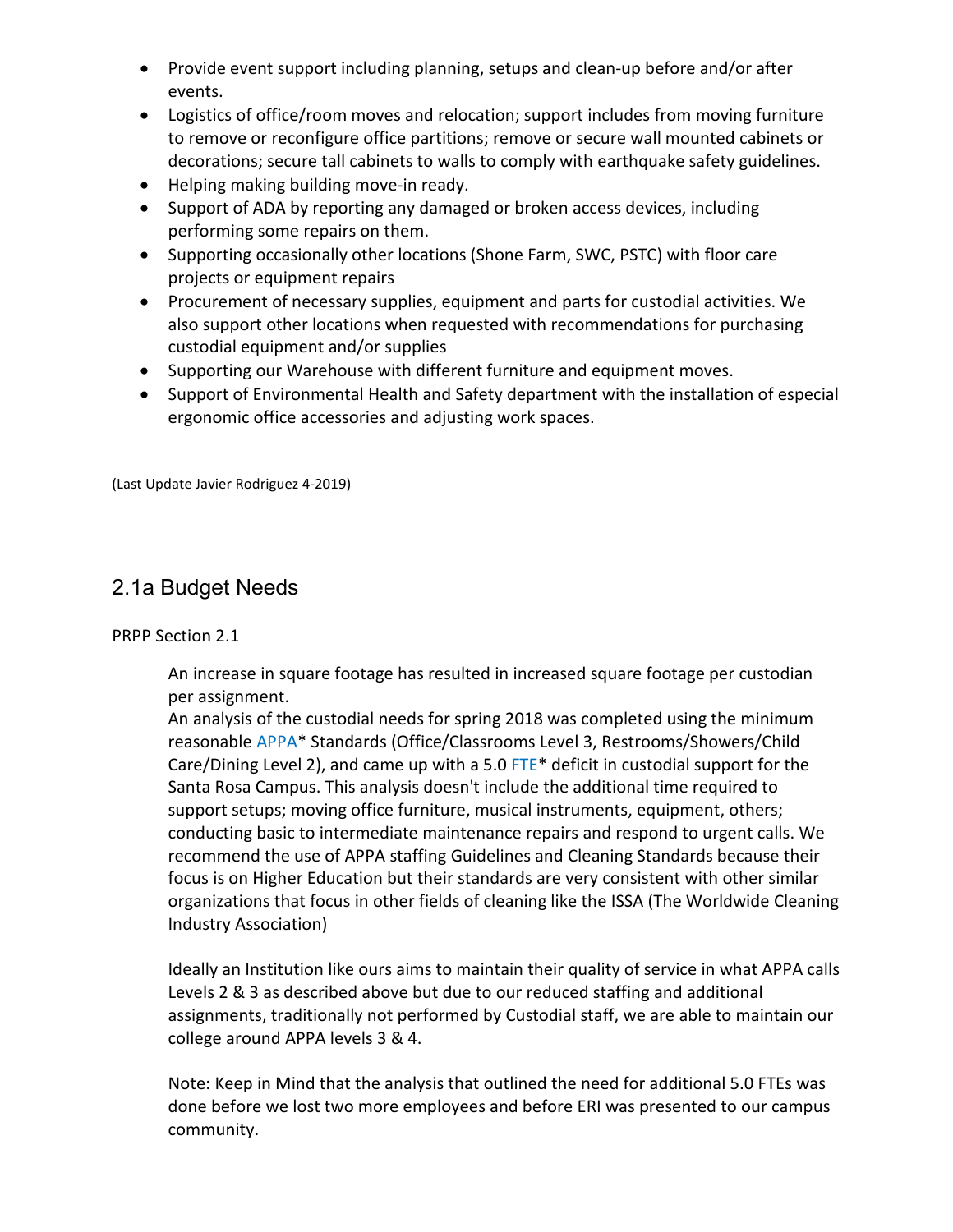While Burbank is closed for remodeling the District has added temporary work spaces in 425, 437, 705, 707 and 708 Elliott Ave., Plover 501, Lark Temps, Bech Temps, ELS Temps and expansion of Analy Village for a total of 28,436 additional CSF<sup>\*</sup> compared to only 17,884 CSF from Burbank.

Over the past several years the SR Custodial Department has been making big strides in improving SR Custodial Services by doing the following:

1. Replaced old vacuums with new upright and backpack vacuums that include HEPA filters.

2. Implemented microfiber cleaning tools.

3. Added more efficient equipment like rid-on vacuums and carpet extractors; auto-scrubbers in the areas where they can produce the most benefits. (e.g. Doyle, Race and Bertolini).

4. Implemented an improved supply plan involving scheduled times for supplying custodial closets.

5. Implemented a more efficient set-up and move plan that involves fewer custodians, and moving most setups to the evening crew.

6. Implemented a more organized plan to request help from custodial technicians.

7. We are now participants of the use of Service Desk Plus and EMS\* for regular service request and event support

8. Conducted more hands on training in restroom and floor cleaning.

9. Increased monitoring of employee activities and breaks.

Even with these improvements the department still needs at least an estimated 2.5 FTE in custodians, in addition to replacement of any employee that leaves due to retirement (or for other reasons). During the reorganization of our department in 2017 there was an intent to compensate this deficiency on staffing by moving three 0.5 FTE custodians from the day shift to the evening shift and making them fulltime, but negotiating the implementation of the reorganization with SEIU\* resulted in them maintaining their current positions until they can be eliminated by attrition; no additional labor hours were increased during this process.

- The estimated time expended for cleaning, events, maintenance repairs and moves was until 2010-11 around 85% cleaning and 15% other activities.
- In 2016 it changed to 65/35%
- Currently in our busiest months this ratio can go as low as 50% available cleaning time, increases to 40% event support and 10% other requests. This has significantly impacted our ability to **comply with our core function of maintaining our facilities** clean.
- From 2018-19 Custodial Services provided 5065.5 hours of event support that include:
	- 1. 3804.5 Regular hrs.
	- 2. 716 of OT (An average 80% is comp time that translates into 859.2 hrs. of absences)
	- 3. 545 just for planning.
- In the last 4 years the average time supporting events has been over 6,000 hrs. This year all the activities normally happening in Burbank and DUO<sup>\*</sup> were canceled; additionally the use of a new event management system resulted in events not being recorded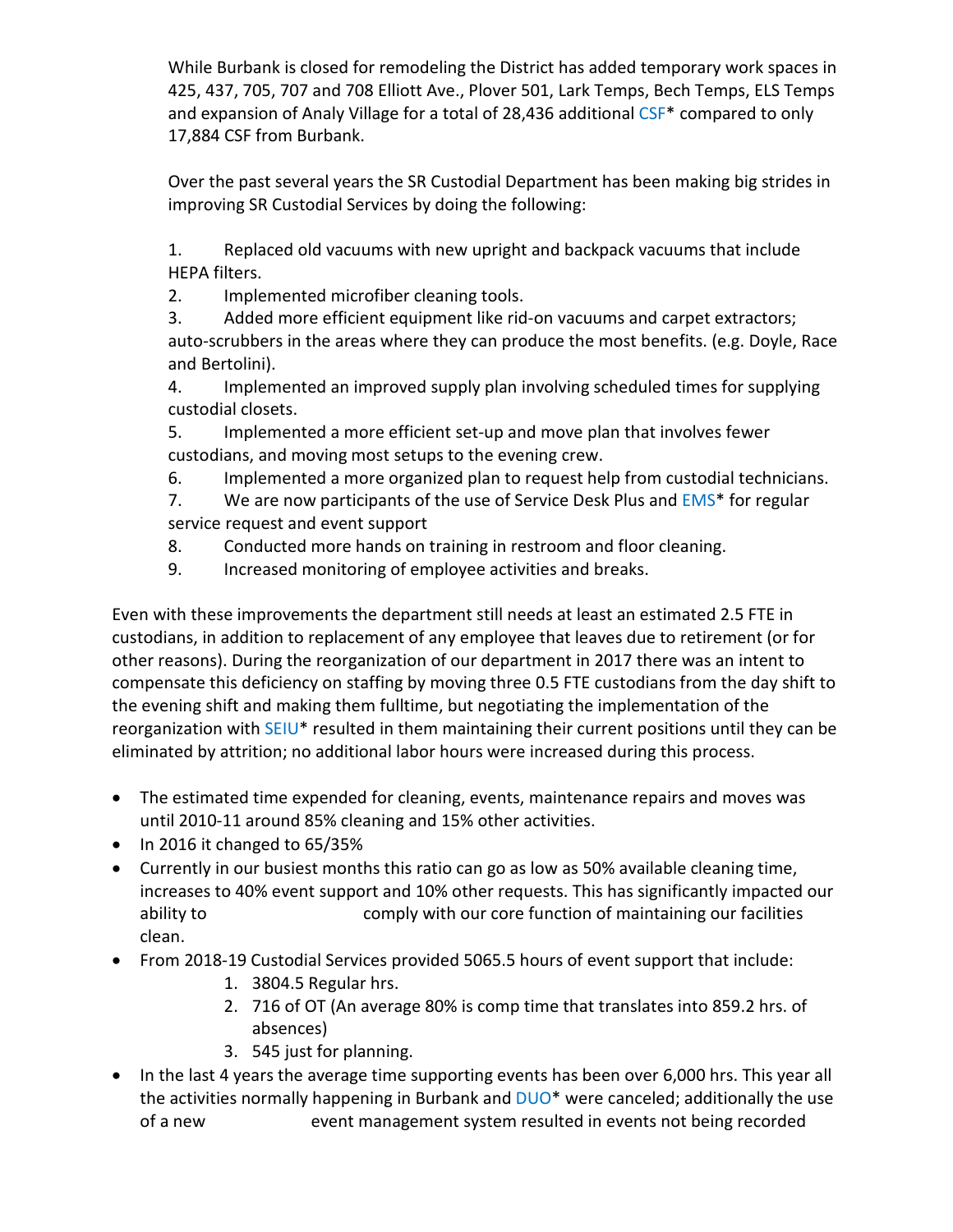properly. This can justify why 2018 had a lower number of event support hours compared to previous years.

Even though we have new facilities coming on board, a majority of our buildings are in dire need of upgrades. This has impacted our department by the ongoing service requests on our aging facilities and the high cost of maintaining these buildings. A good number of complains we get every day are related to public restrooms. We understand that a proper training program on this area has to be implemented but we have several locations were the physical condition of our restrooms make our work more difficult. The public restrooms that are in dire need of remodeling are Emeritus, Shuhaw Hall (Soon gone), Barnett, Maggini, Quinn and Tauzer Showers and Locker rooms; other set of restrooms that is in very bad shape and has many design flaws including location is the one in Lark Hall. The way the Lark restrooms were designed and their location is also unsafe for students during early mornings or at night.

- Aging facilities are more time consuming to maintain due to outdated design (from original intended use).
- Aging equipment such carpet extractors, scrubbers, auto-scrubbers etc. are in need of service and repair. We need to properly maintain our equipment in good working conditions to comply with our Sustainability practices.

Although the information we've been given this year is that we'll be rightsizing our college and reduce the amount of square footage we have to support we don't know yet what this will look like. Most of the facilities we've been told that will be removed are temporary buildings that, to begin with, were added without additional staffing. Before any new projects or buildings were approved we were already supporting some buildings only with STNC\* staff; permanent positions for those areas were never hired. Some buildings on the list to be replaced are not disappearing, they will be replaced with larger buildings than the original. Out of the list of buildings given to us only Barnett and Analy Village could reduce the amount of Sq. Ft. we have to support but two things with these two buildings most likely will happen. One is that the total amount of Sq. Ft. from these two buildings could easily be wiped out by the additional Sq. Footage from STEAM, Burbank and 525 Elliott (Kunde Hall). Second, even if these two buildings disappear we don't have yet a date when this will be done. With the ERI\* coming too we could lose even more staff before these adjustments happen.

## To our Leadership

Something very important I'd like our Leadership to consider is that even if we rightsized the college we can lose a larger number of people than what is required to maintain the college at a good cleaning level. Eventually if we don't provide an acceptable level of maintenance to our buildings the money we are trying to save will increase by the impact of the lack of maintenance. I'd like to remind our Leadership too that the condition of our facilities has a direct impact in student attraction and retention, but not only on students this also has a similar impact on our faculty and staff. There are studies that clearly show how the lack of cleaning impacts the health of the community in a workplace or college campus. Our students are not like our K-12 students that normally are assigned to a specific school. Our students have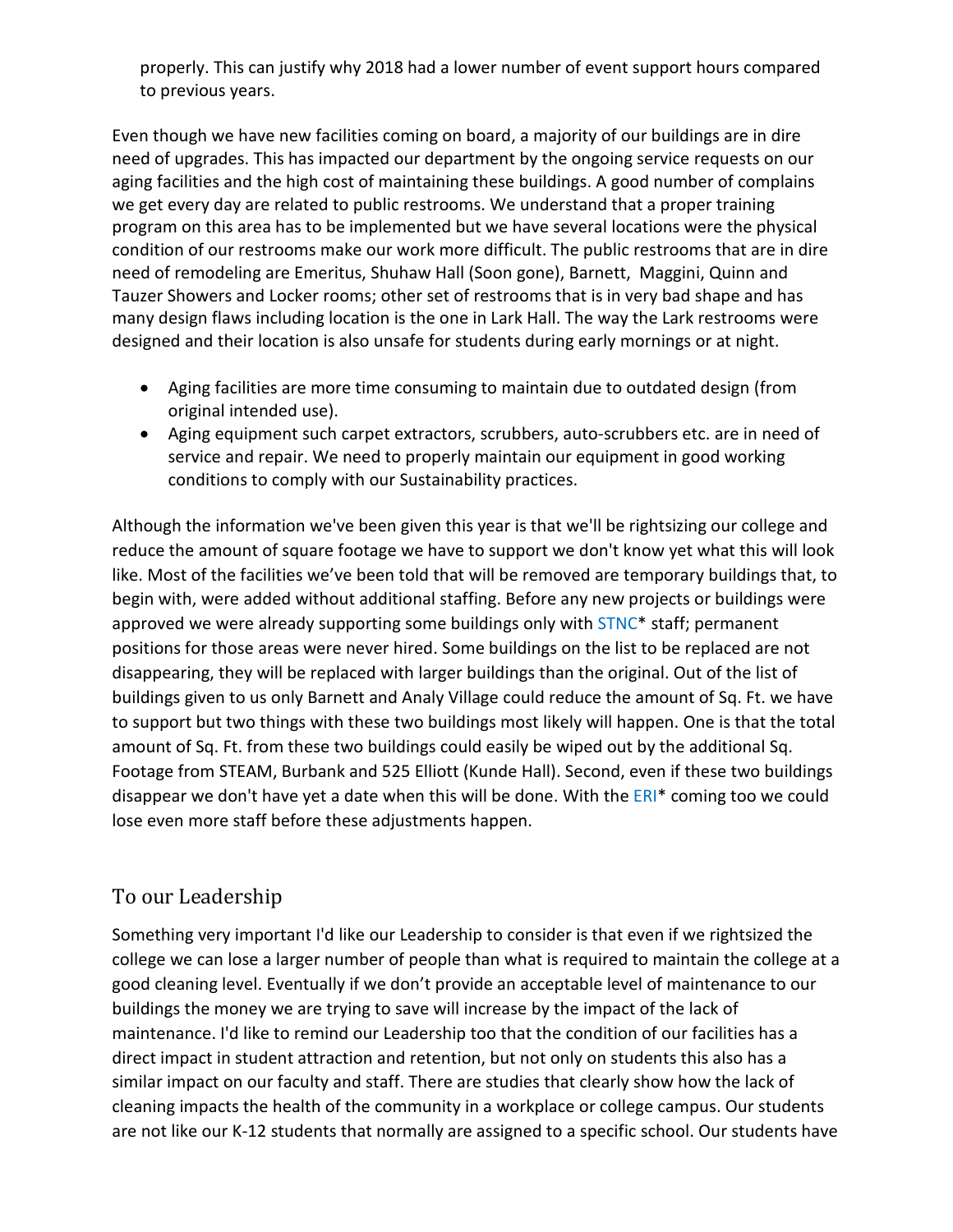other options that they will look for if our organization doesn't keep certain level of academic success, comfort and physical appearance.

For several years now we have been in great need of hiring an (1 FTE) Administrative Assistant I. Currently we only have one student employee supporting us a few hours a week. This does not allow us to effectively respond to calls or urgent requests because we do not have anyone attending our phone lines. Even if we have student support the other issue is consistency from their work; they come and go and training them is something difficult for us. We have been also told to be very careful with the work that is assigned to our student employees, this situation limits what information they can handle and the work they can help us with. Not having a consistent support alone has caused three incidents in the last four months where calls were not received on time and services were delayed or not provided creating frictions with the affected people.

The amount of events has increased significantly since 2012 making it more complex to scheduling staff and activities; the impact is shown in the reduced efficiency coordinating our work or supporting events. We need someone that can support our service request system and keep all the information readily available and updated; keeping track of SNTC and Student's timesheets and work hours; service request processing, assignment and closing; filing important documents; receiving calls and follow up with customers; delivering and receiving important documents on time, etc. Our Custodial Department is possibly the largest single unit in our campus and doesn't have permanent AA support.

For 2018-19 our department is comprised of 32 permanent employees including:

- 1 Manager, Custodial and Facility Use Services
- 1 Supervisor, Custodial Services
- 2 Temporary Custodial Coordinators (Formerly performing as Custodial Techs)
- 9 AM Custodians (Including three 50% employees, 7.5 FTE)
- 19 PM Custodians (Including one 50% employee, 18.5 FTE)

These are the positions we have in our total FTE count but since May 2018 we have had several long term absences due to retirements or different medical reasons. In average we have 6 to 7 additional STNC for short and long term absences, plus two student employees, one helping our am crew and the second one helping us in our office.

STNC support has been critical to our operations but as it happens with student employees keeping consistency and well trained employees is very hard to accomplish. Many STNC come here to get trained and later leave for better paid opportunities. The turnover is very high among STNC causing major headaches trying to train them, keep consistency and even accountability. Another drawback from using STNC is that they normally are given only 4 hours every day to cover 8-hrs-assignments. When they cover three to five days the results are mostly Ok but longer term coverage results in our facilities not getting the level of service they require; even recruiting STNCs has become a challenge. Keep in mind that, at a difference from other departments, we can't just distribute the work around other employees or skip basic assignments for two or more days. The work custodial services does is very visible and people notice when the basic services are not getting done.

From 2018 to 2019 we had a total of 7672 hours of absences including: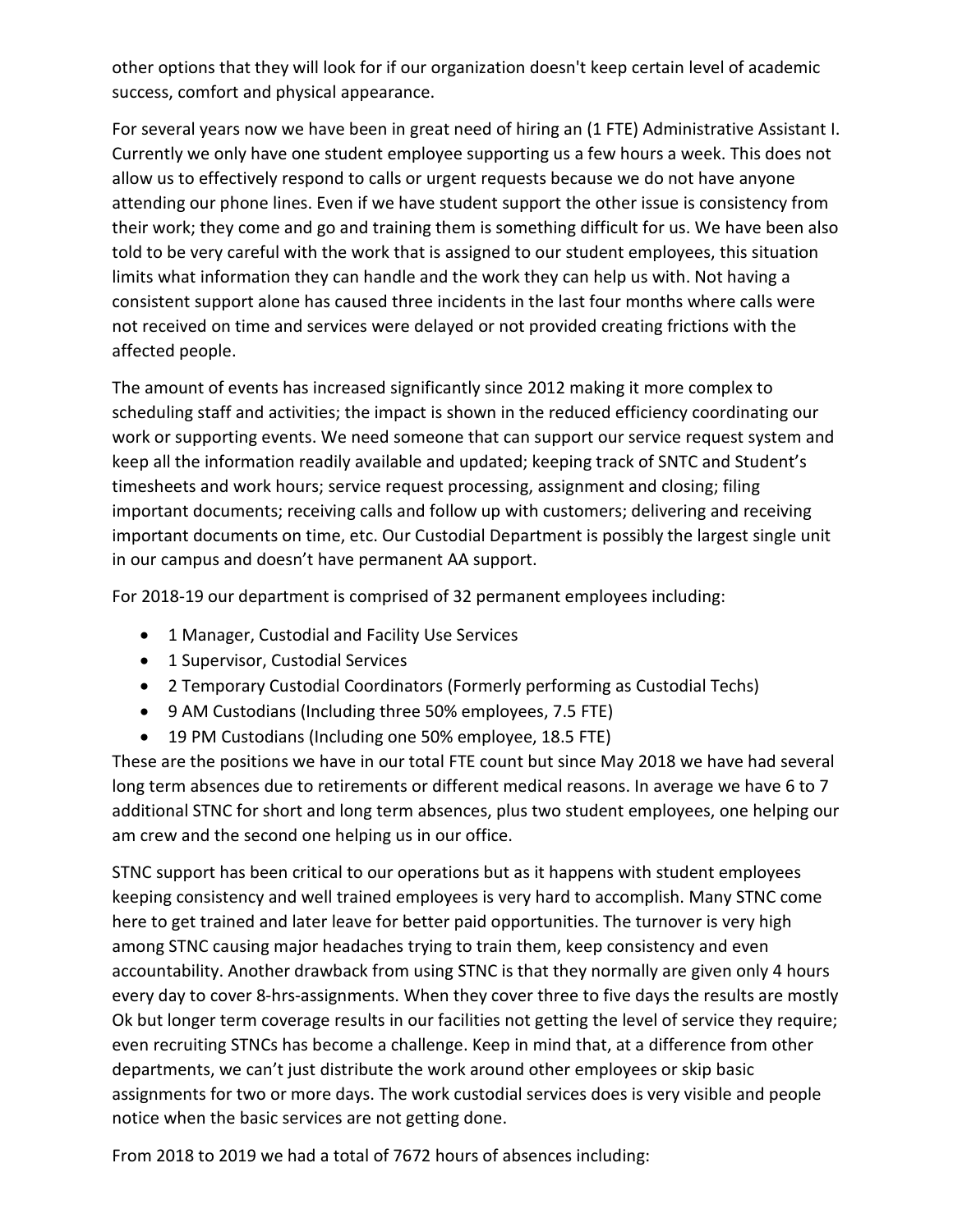- 3590 from sick-leave
- 2741 hours of vacation
- 1124 hours of WC
- 146 hours of Comp Time use
- 71.4 LWP.

\*APPA Leadership in Educational Facilities (Formerly Association of Physical Plant

Administrators)

- \*FTE Full Time Employee
- \*CSF Cleanable Square Feet
- \*EMS Event Management System
- \*SEIU Service Employees International Union
- \*DUO Day Under the Oaks
- \*STNC Short Term Non-Continues
- \*ERI Early Retirement Incentive

## 2.1b Budget Requests

| Rank | Location | <b>SP</b>      | M              | <b>Amount</b> | <b>Brief Rationale</b>                                                    |
|------|----------|----------------|----------------|---------------|---------------------------------------------------------------------------|
| 0001 | AI.      | 0 <sub>0</sub> | 0 <sub>0</sub> | \$20,000.00   | Increase supply budget to compensate for inflation and the additional     |
|      |          |                |                |               | supplies needed for the new added 425, 437, 705, and 708 Elliot, Plover   |
|      |          |                |                |               | 501, Lark Temps, Bech Temps and an expansion of Analy Village and         |
|      |          |                |                |               | Shone Farm; soon coming Kunde Hall. Our Supplies budget has not           |
|      |          |                |                |               | changed for more than a decade                                            |
| 0002 | AI.      | 0 <sub>0</sub> | 0 <sub>0</sub> | \$5,000.00    | Parts and Repair of existing equipment plus items required for other type |
|      |          |                |                |               | of maintenace requests.                                                   |
| 0003 | ALL      | 0 <sub>0</sub> | 0 <sub>0</sub> | \$5,000.00    | We need to add some money for training and travel if required             |
| 0004 | ALL.     | 0 <sub>0</sub> | 0 <sub>0</sub> | \$16,000.00   | Equipment replacement.                                                    |

## 2.2a Current Classified Positions

| <b>Position</b>                          | Hr/Wk | Mo/Yr | <b>Job Duties</b>                                               |
|------------------------------------------|-------|-------|-----------------------------------------------------------------|
| Custodian: 18 FTE (PM Shift)             | 40.00 | 12.00 | The PM crew is integrated of 18 FTE and one 0.5                 |
|                                          |       |       | FTE for a total of 18.5 FTE custodians. Under                   |
|                                          |       |       | general supervision, perform a wide variety of                  |
|                                          |       |       | custodial and maintenance duties in order to provide            |
|                                          |       |       | a clean, orderly and safe environment; and perform              |
|                                          |       |       | related work as required.                                       |
| Custodian: 4-50% FTE (AM & PM Shift)     | 20.00 | 12.00 | The AM & PM crew have also 4 50% FTE for a                      |
|                                          |       |       | total of 2 FTE equivalent custodians. Under general             |
|                                          |       |       | supervision, perform a wide variety of custodial and            |
|                                          |       |       | maintenance duties in order to provide a clean,                 |
|                                          |       |       | orderly and safe environment; and perform related               |
|                                          |       |       | work as required                                                |
| Coordinator Maintenance Operations, 1FTE | 40.00 | 12.00 | Under the direction of the Manager for Custodial                |
| (PM) Temp                                |       |       | Services provides supervision to the PM crew from               |
|                                          |       |       | $3.00 \text{ pm}$ to $11.30 \text{ pm}$ and any other time when |
|                                          |       |       | manager is at meetings or absent. This position is              |
|                                          |       |       | responsible to direct and coordinate the work of                |
|                                          |       |       | Custodians, STNC and Student Workers during the                 |
|                                          |       |       | eveining shift. Supports the planning of events and             |
|                                          |       |       | provides guidance on the field for any cleaning                 |
|                                          |       |       | project, service requests and events performed by               |
|                                          |       |       | custodial staff. This position is temporarily                   |
|                                          |       |       | reclassified.                                                   |
| Custodian: 6 FTE (AM Shift)              | 40.00 | 12.00 | The AM crew is integrated of 6 FTE and one 3 50%                |
|                                          |       |       | FTE for a total of 7.5 FTE custodians. Under                    |
|                                          |       |       | general supervision, perform a wide variety of                  |
|                                          |       |       | custodial and maintenance duties in order to provide            |
|                                          |       |       | a clean, orderly and safe environment; and perform              |
|                                          |       |       | related work as required                                        |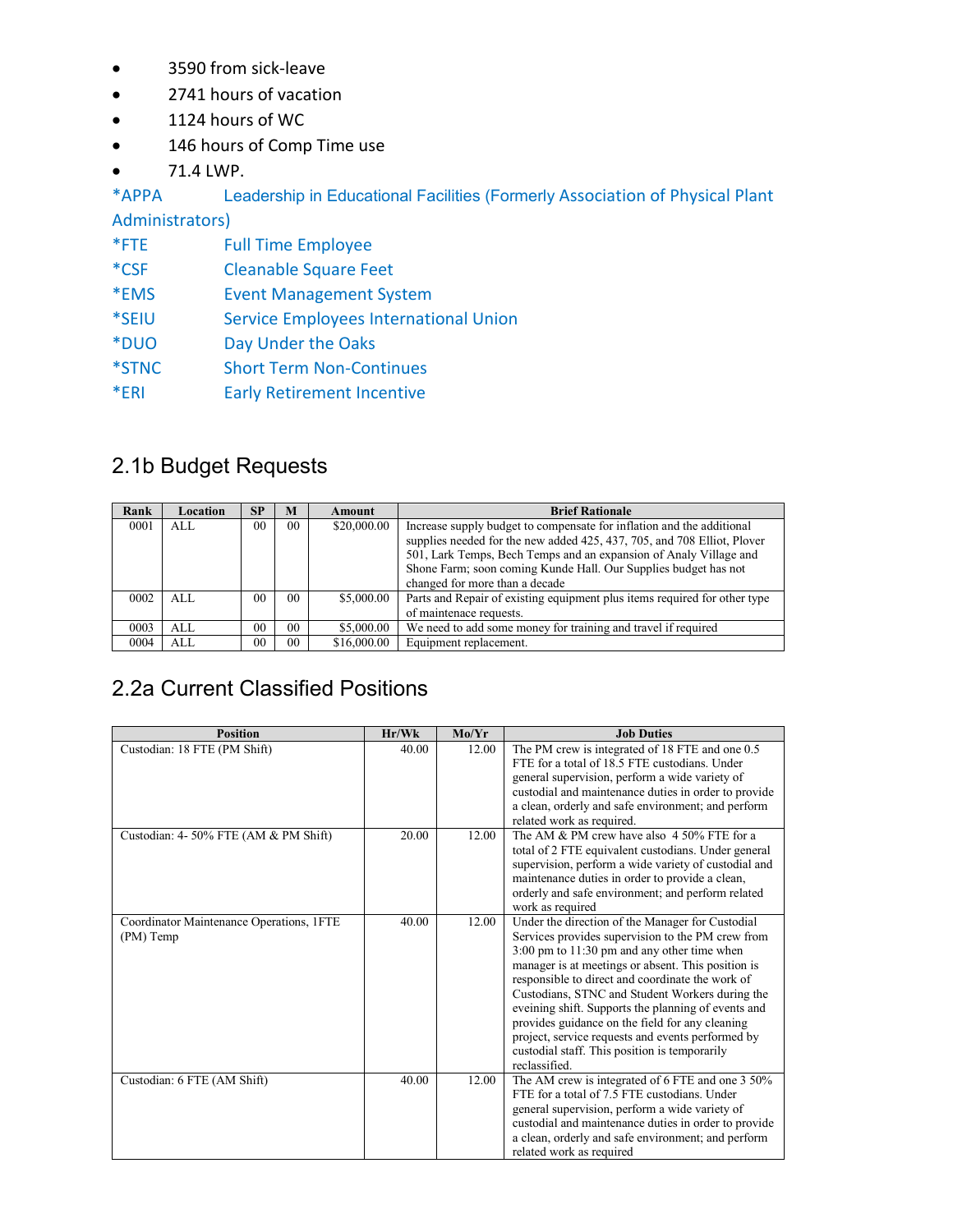| Coordinator Maintenance Operations, 1FTE<br>$(AM)$ Temp | 40.00 | 12.00 | Under the direction of the Manager for Custodial<br>Services provides supervision to the AM crew from<br>5:00 to 8:00 am and any other time when manager is<br>at meetings or absent. This position is responsible to |
|---------------------------------------------------------|-------|-------|-----------------------------------------------------------------------------------------------------------------------------------------------------------------------------------------------------------------------|
|                                                         |       |       | direct and coordinate the work of Custodians, STNC<br>and Student Workers during the morning shift.                                                                                                                   |
|                                                         |       |       | Supports the planning of events and provides<br>guidance on the field for any cleaning project,                                                                                                                       |
|                                                         |       |       | service requests and events performed by custodial<br>staff. This position is temporarily reclassified.                                                                                                               |

## 2.2b Current Management/Confidential Positions

| <b>Position</b>                                         | Hr/Wk | Mo/Yr | <b>Job Duties</b>                                                                                                                                                                                                                                                                                                                                                                                                                                                                                                                                                                                                                                                        |
|---------------------------------------------------------|-------|-------|--------------------------------------------------------------------------------------------------------------------------------------------------------------------------------------------------------------------------------------------------------------------------------------------------------------------------------------------------------------------------------------------------------------------------------------------------------------------------------------------------------------------------------------------------------------------------------------------------------------------------------------------------------------------------|
| Supervisor, Custodial Services AM/PM                    | 40.00 | 12.00 | Under general direction of the Custodial Manager,<br>organizes, coordinates and directs the work of<br>custodial staff on both shift; and does related work<br>as required.                                                                                                                                                                                                                                                                                                                                                                                                                                                                                              |
| Manager, Custodial Services & Facilities<br>$Use/AM-PM$ | 40.00 | 12.00 | Under general direction of the Director-Facilities<br>Operations, organizes, coordinates and directs the<br>work of custodial staff; coordinates District event<br>set-up; develops and monitors departmental budgets;<br>establishes and maintains hazardous materials<br>records; trains, instructs and evaluates custodial<br>staff; and does related work as required. Integrates<br>best practices on Sustainability and Green Cleaning.<br>Writes and updates Custodial work procedures<br>including equipment procedures. Developes and/or<br>utilizes measurments tools to properly staff campus<br>buildings and determine proper level of service<br>provided. |

## 2.2c Current STNC/Student Worker Positions

| <b>Position</b>                     | Hr/Wk | Mo/Yr | <b>Job Duties</b>                                                                                                                                                                                                                                                                                                                                                                                                                                                                                                                                                                                                                                                  |
|-------------------------------------|-------|-------|--------------------------------------------------------------------------------------------------------------------------------------------------------------------------------------------------------------------------------------------------------------------------------------------------------------------------------------------------------------------------------------------------------------------------------------------------------------------------------------------------------------------------------------------------------------------------------------------------------------------------------------------------------------------|
| P.M. Shift: 4 STNC 4-hour positions | 20.00 | 12.00 | STNCs provide temporary support to custodial staff<br>taking care of areas without permanent staff and<br>cover for absences. STNCs are required to perform<br>the same tasks of a regular custodian. Currently our<br>PM crew utilizes 4 STNCs to be able to cover for<br>absences. The 4 STNC are alternated through the<br>year. Something that was changed when limits on<br>STNC were introduced was the chanlleneg to<br>provide full coverage during long term absences. 25<br>hrs. a week are Ok for coverage during the first<br>three days but after that those hrs. are not enough<br>resulting on the areas to fall under their cleaning<br>stadnards. |
| A.M. Shift: 4 STNC 4-hour positions | 20.00 | 12.00 | STNCs provide temporary support to custodial staff<br>taking care of areas without permanent staff and<br>cover for absences. STNCs are required to perform<br>the same tasks of a regular custodian. Currently our<br>AM crew utilizes 4 STNCs to be able to cover for<br>absences. The 4 STNC are alternated through the<br>year. Something that was changed when limits on<br>STNC were introduced was the chanlleneg to<br>provide full coverage during long term absences. 25<br>hrs. a week are Ok for coverage during the first<br>three days but after that those hrs. are not enough<br>resulting on the areas to fall under their cleaning<br>stadnards. |

## 2.2d Adequacy and Effectiveness of Staffing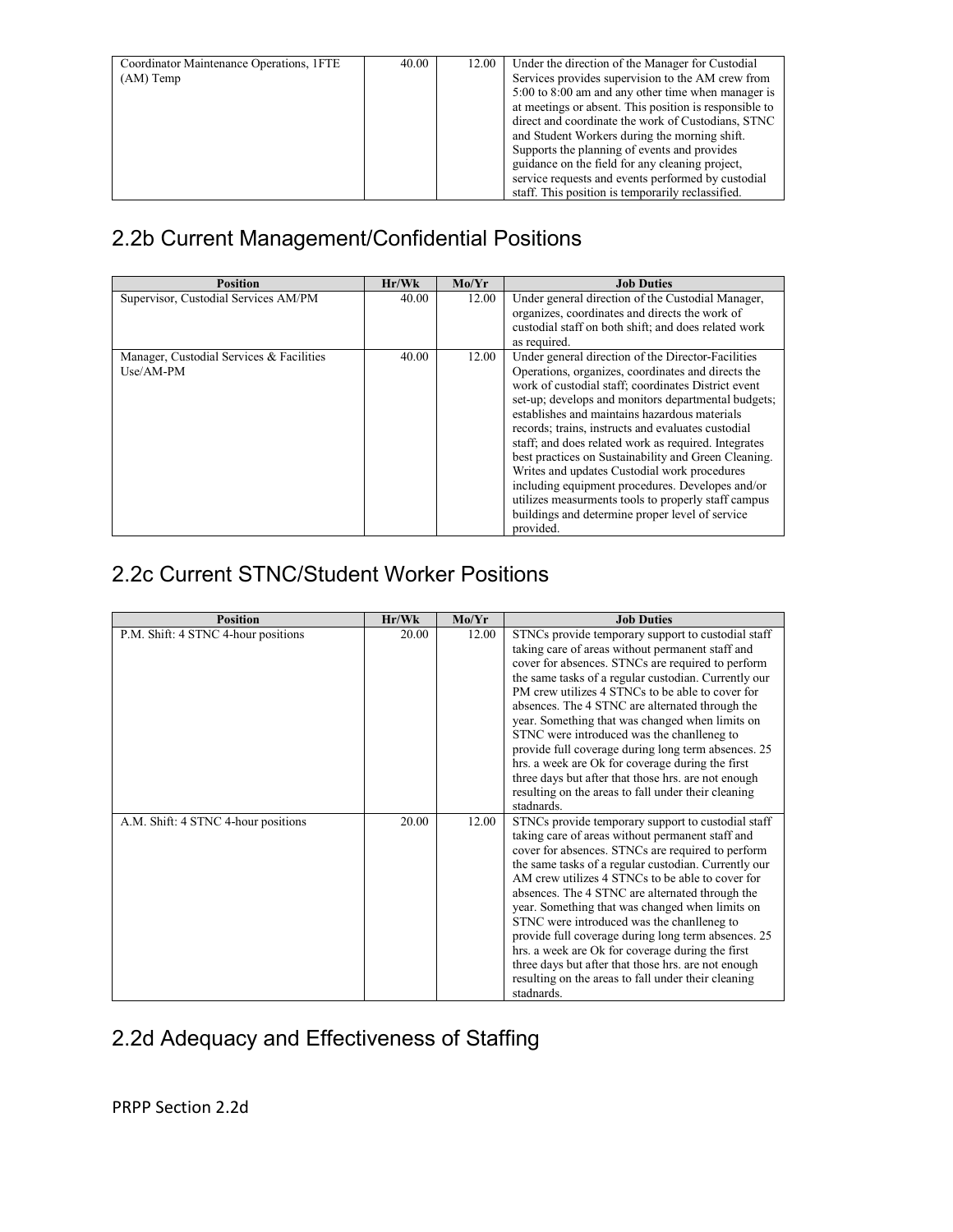The District has initiated the process to set up new Industry Standards that better reflect the correct assignment per FTE Custodian. These standards are based on Cleanable Square Feet (CSF) instead of Gross Square Feet (GSF). More detailed information about these standards can be found in the APPA Custodial Cleaning Standards and Staffing Guidelines reference book. (Current staffing level is 27 FTE (Equivalent) - providing Custodial support to 833,581 cleanable square feet, the time to clean this space is better estimated by the use of cleaning levels and space categories. Detailed information is required to explain the difference between GSF and CSF assignment calculations)

Using GSF under our current staffing level of 27 FTE (Equivalent) we support Santa Rosa Campus' 1,308,780 gsf of buildings for an average of 48,473.33 gsf per Custodian. The average recommended SF by custodian remains around 30,000 sf.; we are almost 18,473 sf over the recommended assigned Sq. Ft per custodian. Typically, in schools, actual cleaning time goes down when Custodians are asked to perform other duties, such as moves, supporting events, performing basic-to-mid-level maintenance requests and others as is the case in our campus. (Source: International Custodial Advisors Network—ICAN.)

In addition to daily cleaning duties, Custodians complete other needs of the District assigned through service requests.

During the Calendar Year 2017-18 Our Department supported:

- 413 Events for a total of 5,065 hrs. that includes 716 hrs. of OT (Mostly Comp. Time) and 545 hrs. of Planning Time (Supervisor Time)
- 427 Service Requests that include, moves, maintenance repairs, others. The Total number of hrs. is in average 717 hrs. This work is normally assigned to our two Coordinators with support from other staff including Mengi and me.
- 7,672 hours of Absences where only 2,732 were covered by STNC and the rest by our Regular Custodial Staff or were just omitted because of time limits on our STNCs.
- 9,750 hrs. of Non-Cleaning Time which includes breaks, meetings, work or related information before and after every shift, picking up/returning keys & radios from office, etc. (Industry Standards establish that an 8-hr-workshift includes 6.5 hrs. productive time and 1.5 hrs. non-productive time; in our field this is cleaning and non-cleaning time)

**Note:** Of the 26 FTE, 4 positions are 50% FTE equaling 2-100% FTE.

#### **Staffing Effectiveness:**

**Request:** replacement of 2.5 FTE Custodians to support District mission and offer even custodial coverage of Santa Rosa Campus Facilities. Average square footage per Custodian has increased already greatly since 2017 due to the loss of department's STNC and substitute budget. There is also an increase on the number of Facilitates we have to support due to the addition of temporary buildings during construction projects. Final GSF increase after construction of new Facilities is unknown at this point.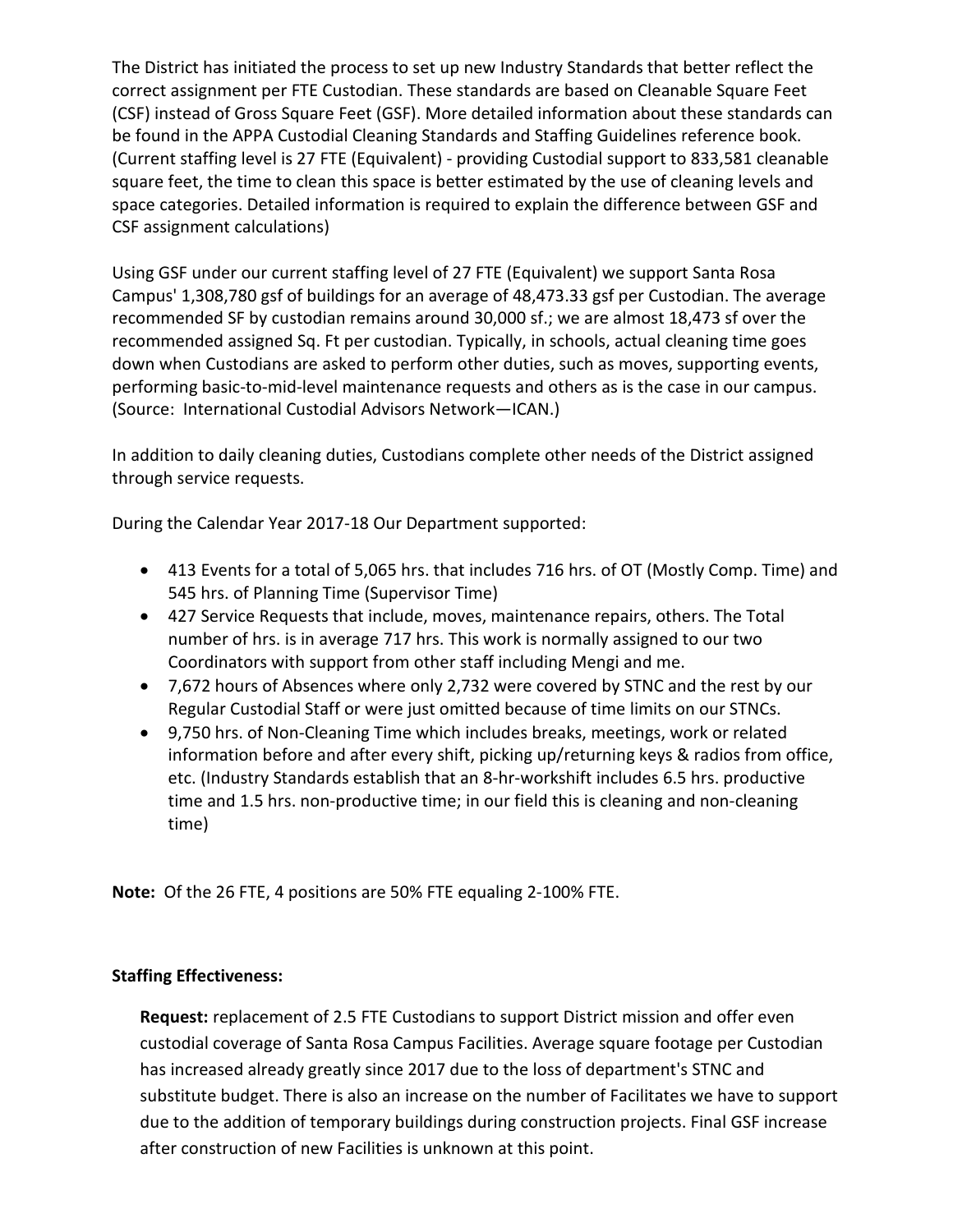**Request:** Hiring of one (1) 100% FTE Administrative Assistant I in support of the Custodial operations. With a Custodial Department of thirty two (32) Full-time employees, plus student labor, STNC. A significant increase of events office support is a highly necessary requirement. Is not only our normal activities who now demand for AA support but also the need from our employees who require help with paperwork, emails, navigating their information on-line, etc. Office support is required to assist Custodial/STNC/Student staff with daily needs. This position should be also first responder to campus community in support of District mission.

The Custodial Center receives many requests for assistance from the campus community via e-mail, interdepartmental mail, online Service Request system, EMS and by phone. Many people consider that because we perform cleaning duties there is no complexity in our operations but this is not accurate anymore or never was. As many other departments ours has evolved requiring additional administrative tools and skills.

(Last Update Javier Rodriguez 4-2019)

### 2.2e Classified, STNC, Management Staffing Requests

| Rank | Location   | SP             | M      | Current Title | <b>Proposed Title</b>      | Type       |
|------|------------|----------------|--------|---------------|----------------------------|------------|
| 0001 | Santa Rosa | 0 <sub>0</sub> | $00\,$ | $.0$ FTE      | Administrative Assistant I | Classified |
| 0002 | Santa Rosa | 00             | 00     | $.0$ FTE      | Custodian 100 % FTE        | Classified |
| 0002 | Santa Rosa | 00             | 00     | $.0$ FTE      | Custodian 100 % FTE        | Classified |
| 0003 | Santa Rosa | 0 <sub>0</sub> | 00     | 5 FTE         | Custodian 50% FTE          | Classified |

## 2.3a Current Contract Faculty Positions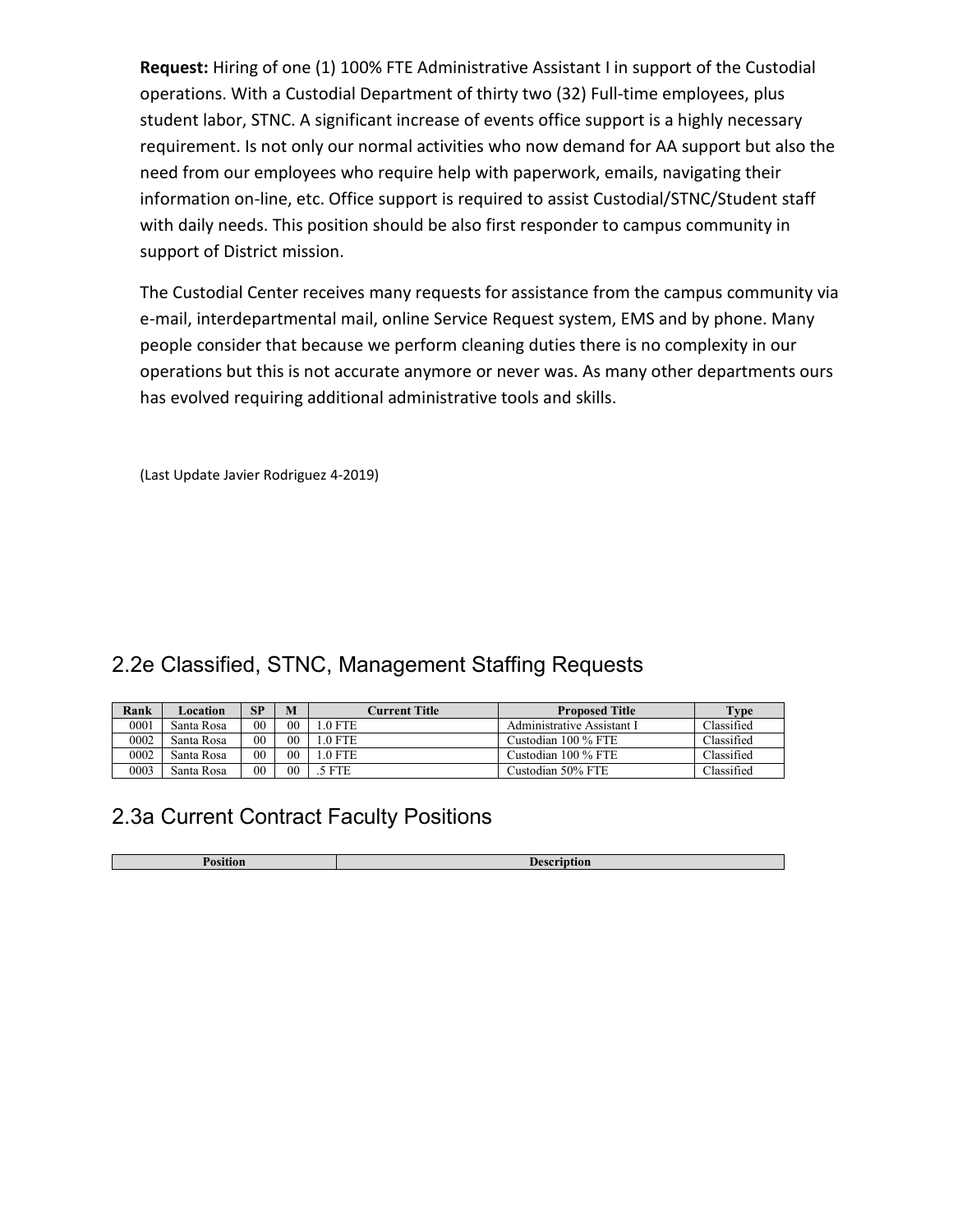#### 2.3b Full-Time and Part-Time Ratios

| $\cdot$ .<br>$\sim$<br>Discipline | <b>FTEF</b> | $%$ Reg | <b>FTEF</b>          | $\mathbf{v}$<br>$\mathbf{a}$<br>% Adj | $\mathbf{r}$<br><b>Description</b> |
|-----------------------------------|-------------|---------|----------------------|---------------------------------------|------------------------------------|
|                                   | Reg         | Load    | $\rightarrow$<br>Adr | Load /                                |                                    |

#### 2.3c Faculty Within Retirement Range

2.3d Analysis of Faculty Staffing Needs and Rationale to Support Requests

### 2.3e Faculty Staffing Requests

| Rank | с'n<br>L'OCATION<br>-31 |  | <b>Discipline</b> | sment Kationale |
|------|-------------------------|--|-------------------|-----------------|
|------|-------------------------|--|-------------------|-----------------|

2.4b Rationale for Instructional and Non-Instructional Equipment, Technology, and Software

#### 2.4c Instructional Equipment Requests

| Kank | <b>_ocatior</b> | CD<br>øл | IVI | <b>Item Description</b> | Otv | .ost<br>ac p | otal<br>Cost | Requestor | <b>Room/Space</b> | <b>Contact</b> |
|------|-----------------|----------|-----|-------------------------|-----|--------------|--------------|-----------|-------------------|----------------|

#### 2.4d Non-Instructional Equipment and Technology Requests

| Rank | ocation_   | SP | M  | <b>Item Description</b>                                 | Qty | <b>Cost Each</b> | <b>Total Cost</b> | <b>Requestor</b> | Room/Space | Contact |
|------|------------|----|----|---------------------------------------------------------|-----|------------------|-------------------|------------------|------------|---------|
| 0001 | Santa Rosa | 04 | 07 | Vehicle<br>Support                                      |     | 5,000,00         | \$30,000.00       |                  |            |         |
| 0002 | Santa Rosa | 04 | 07 | leaning equipment, e.g. carts,<br>vacuums,<br>scrubbers |     | \$20,000.00      | \$20,000.00       |                  |            |         |

## 2.5a Minor Facilities Requests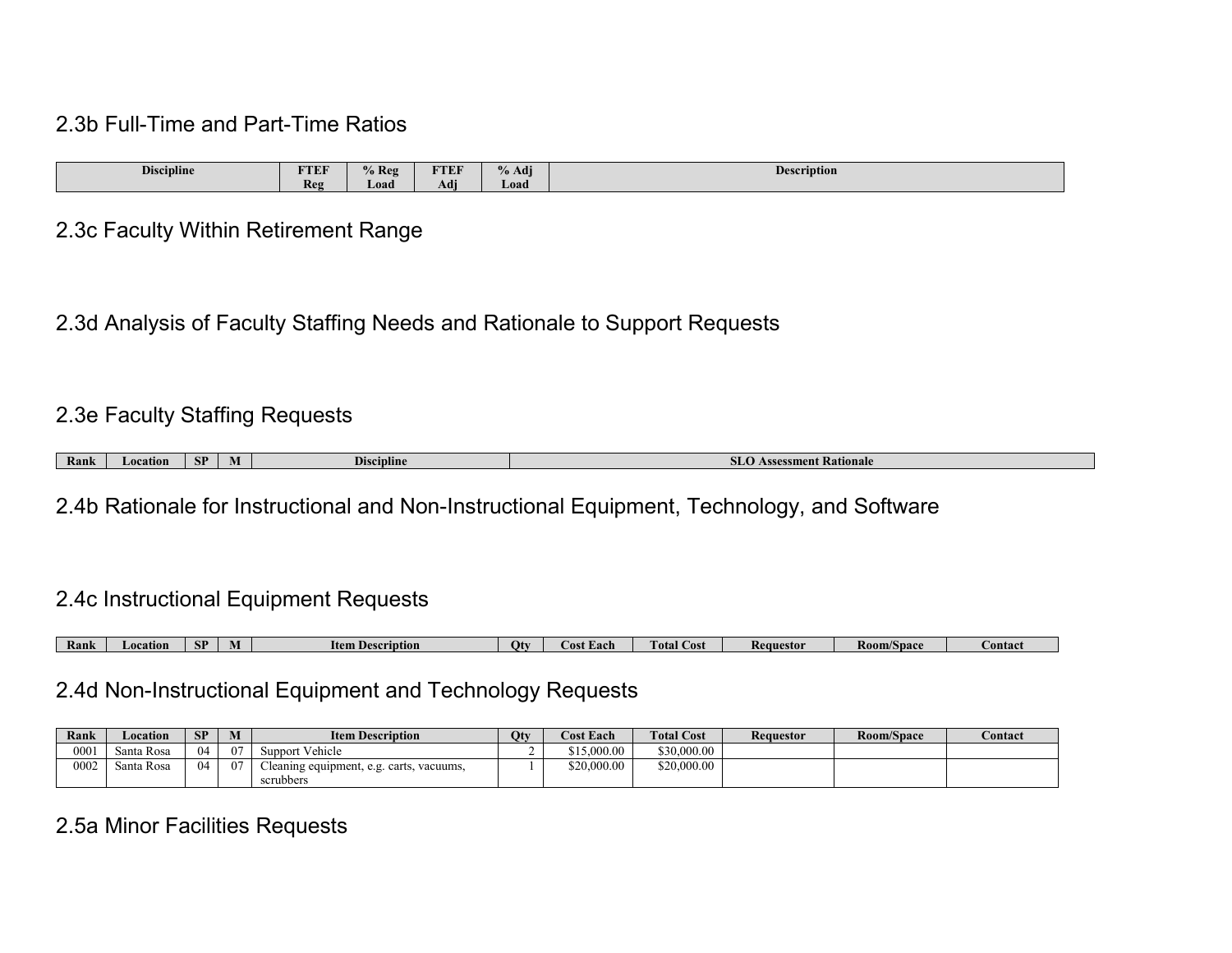| Rank | Location | <b>SP</b> | M  | <b>TELES</b><br>ime<br><b>Frame</b> | <br>Buildins | <b>Room</b><br>Number | $\sim$<br>LSL COST | <b>Description</b> |
|------|----------|-----------|----|-------------------------------------|--------------|-----------------------|--------------------|--------------------|
| 0000 | Othe     | 00        | 00 | Jnknown                             |              |                       | \$0.00             |                    |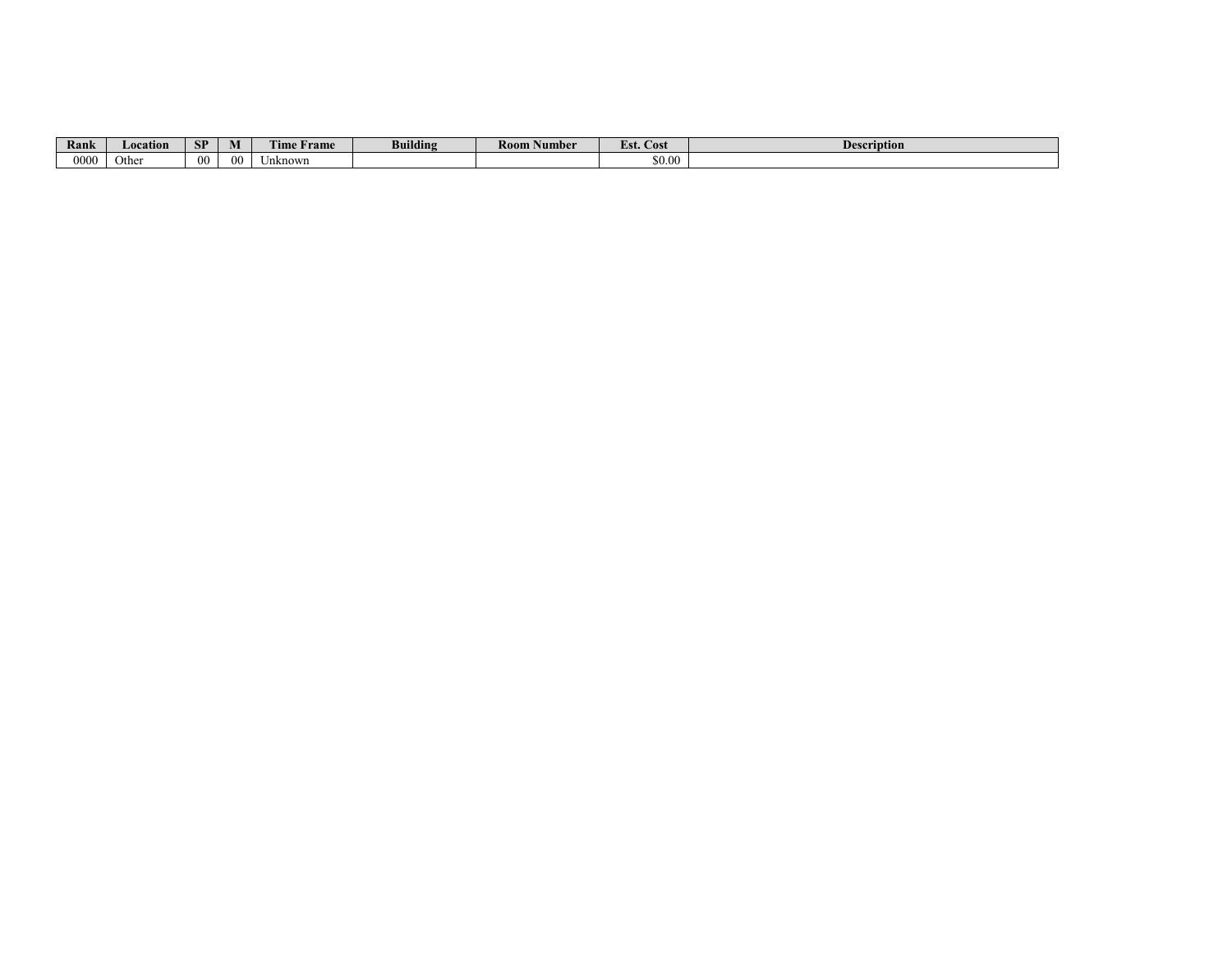### 2.5b Analysis of Existing Facilities

### 3.1 Develop Financial Resources

#### $\overline{\phantom{a}}$ 3.2 Serve our Diverse Communities

PRPP Section 3.2

The Custodial Department staff used to be trained in the area of sensitivity to the diversity of our students and the campus community.

Even though our department is very diverse we need to include workshops in Team-Work, Communication Skills, Customer Service, Diversity & Inclusivity, Develop a Safe Work Environment and others to improve interaction with coworkers and the campus community.

We also need to learn more regarding college policies and procedures. We hope to expand our staff's knowledge on these areas so they can be better informed thus making greater contributions to SRJC.

(Last Update by Javier Rodriguez 4-2019)

#### 3.3 Cultivate a Healthy Organization

PRPP Section 3.3

To encourage and support classes offered by the college or appropriate training services including those offered by vendors.

We would like the support of Human Resources and Professional Development involved in providing more training opportunities related to career improvement so our crew can identify ways of moving into other jobs in or out of the department. There are limited opportunities for our staff to move into other areas or even advance within our own Facilities Operations Department. Developing tools and opportunities for them can keep our staff motivated and engaged with our organization.

(Last Update by Javier Rodriguez 4-2019)

#### 3.4 Safety and Emergency Preparedness

#### PRPP Section 3.4

Safety Training has not been available for several years now. The last formal Safety Training Session for our staff was done around 2014; since then we have hired several employees that haven't had any formal safety training at all.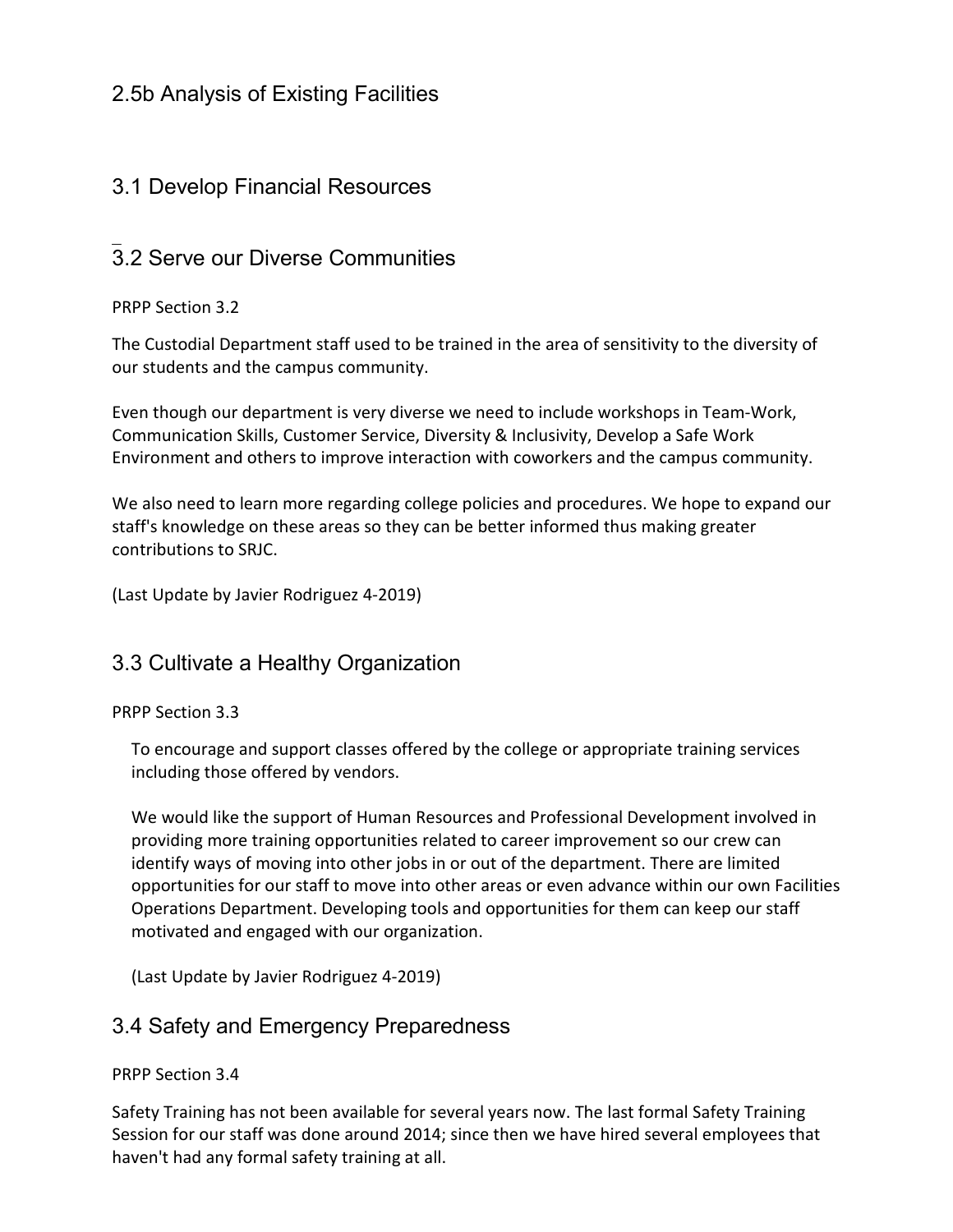The training required in our organization includes topics like:

- Blood-Borne Pathogens
- Back Safety and Ergonomic Training
- Proper lifting Techniques and use of lifting equipment
- Safe chemical use and handling
- Lab Safety Training and Common Lab Hazardous.
- Preventing exposure from hazards like asbestos and lead in our facilities.
- Ladder safety guidelines
- For some: Forklift, Aerial Lift Equipment (like scissor, boom-lift, others) Training and **Certification**

(Last Update by Javier Rodriguez 4-2019)

### 3.5 Establish a Culture of Sustainability

#### PRPP Section 3.5

Our goal for the coming period is to align every possible aspect of our cleaning program with Sustainability Practices. The implementation of Green Seal Certified Cleaners, high recycle content paper products, implementation of microfiber, the use of more efficient and safer cleaning equipment approved by the LEED guidelines and Green Seal GS-42 standards.

During my work at the UC, specifically at UC Merced I was looking for a cleaning program that was safer and more efficient. At the time I was not familiar with Sustainability or Green Cleaning. My goals for the creation of my cleaning programs were based on improving "Quality, Productivity and Safety". After starting the implementation of cleaning tools, equipment and techniques related to my goals I had the opportunity to get involved with Sustainability Conferences at UCSB. When I attended my first conference I was very pleased to see that what I was already implementing was exactly what Sustainability Practices was asking for.

Environmental Preferred Products not only for cleaning but also for construction materials and furniture. This can help our Custodial Department better understand the role of our Facilities Operations in implementing Sustainability Practices in our college. With this knowledge we can better support our Facilities' Sustainability Programs too.

Since 2010 Custodial Services, under the direction of Tony Ichsan and Paul Bielen, started the process of moving Custodial Services into more sustainable practices. They had already added sustainability requirements for their paper products, trash liners and hand soap.

When I arrived in 2012 we continued with these practices and started the implementation of microfiber products, changed our core cleaners to Green Seal or EPA certified cleaners, replaced 85% of our older vacuums for vacuums with HEPA filtration, introduced larger cleaning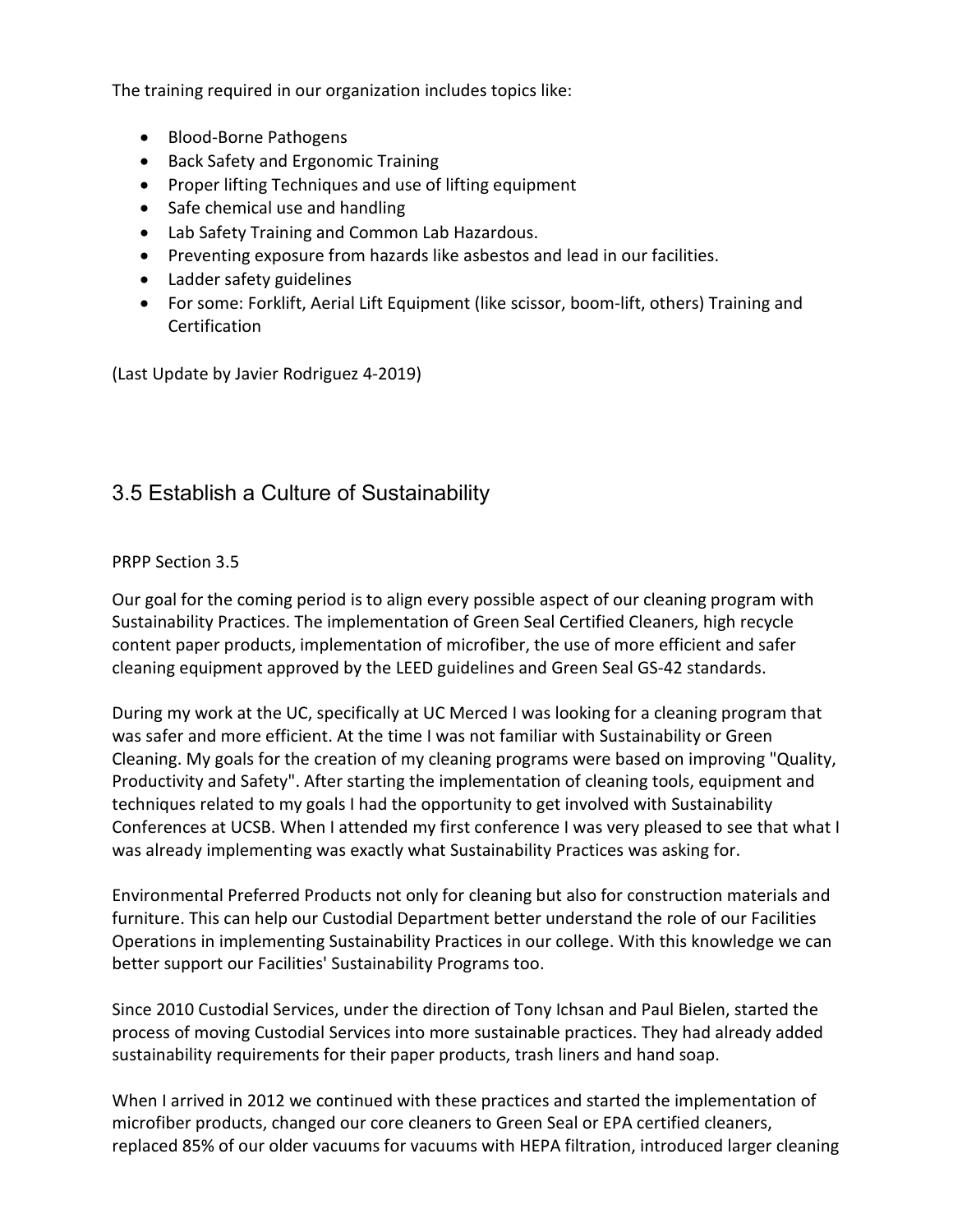equipment like auto-scrubbers, ride-on vacuums and ride-on carpet cleaners to improve productivity and reduce intense physical labor. All our new equipment comply with the GS-42 cleaning standards from Green Seal and are certified by the CRI (Carpet & Rug Institute) or similar environmental preferable certifying organizations.

We introduced better lifting practices, techniques and new lifting equipment to improve productivity and safety. These are just some of the major accomplishments since 2012 to date but there are many other related areas we have also improved. The use of new products or techniques that made our work environment more efficient and safer as well as meeting sustainability goals.

When I left Custodial Services to perform the Interim Role as Manager Building and Equipment Maintenance at Facilities and with all the changes Custodial Services has gone through in the last two years we lost some of the progress we had made. Custodial Services has been only operating with interim or temporary staff that had to deal with many for the worst challenges this department has experienced. Additionally we lost a Supervisor first to medical leave and almost a year later to retirement. After surviving all these changes that only allowed custodial services to stay afloat now it is time to regain the progress we had done and complete the implementation process for Green Cleaning and other related Best Practices.

(Last Update by Javier Rodriguez 4-2019)

### 4.1a Course Student Learning Outcomes Assessment

RS.EOF

4.1b Program Student Learning Outcomes Assessment

### 4.1c Student Learning Outcomes Reporting

| <b>Type</b> | <b>Name</b> | <b>Student</b><br>Assessment | Assessment<br><b>Results Analyzed</b> | Change<br>Implemented |
|-------------|-------------|------------------------------|---------------------------------------|-----------------------|
|             |             | Implemented                  |                                       |                       |

### 4.2a Key Courses or Services that address Institutional Outcomes

**Course/Service 1a 1b 1c 2a 2b 2c 2d 3a 3b 4a 4b 5 6a 6b 6c 7**

### 4.2b Narrative (Optional)

### 5.0 Performance Measures

Custodial Services Workload 2018-19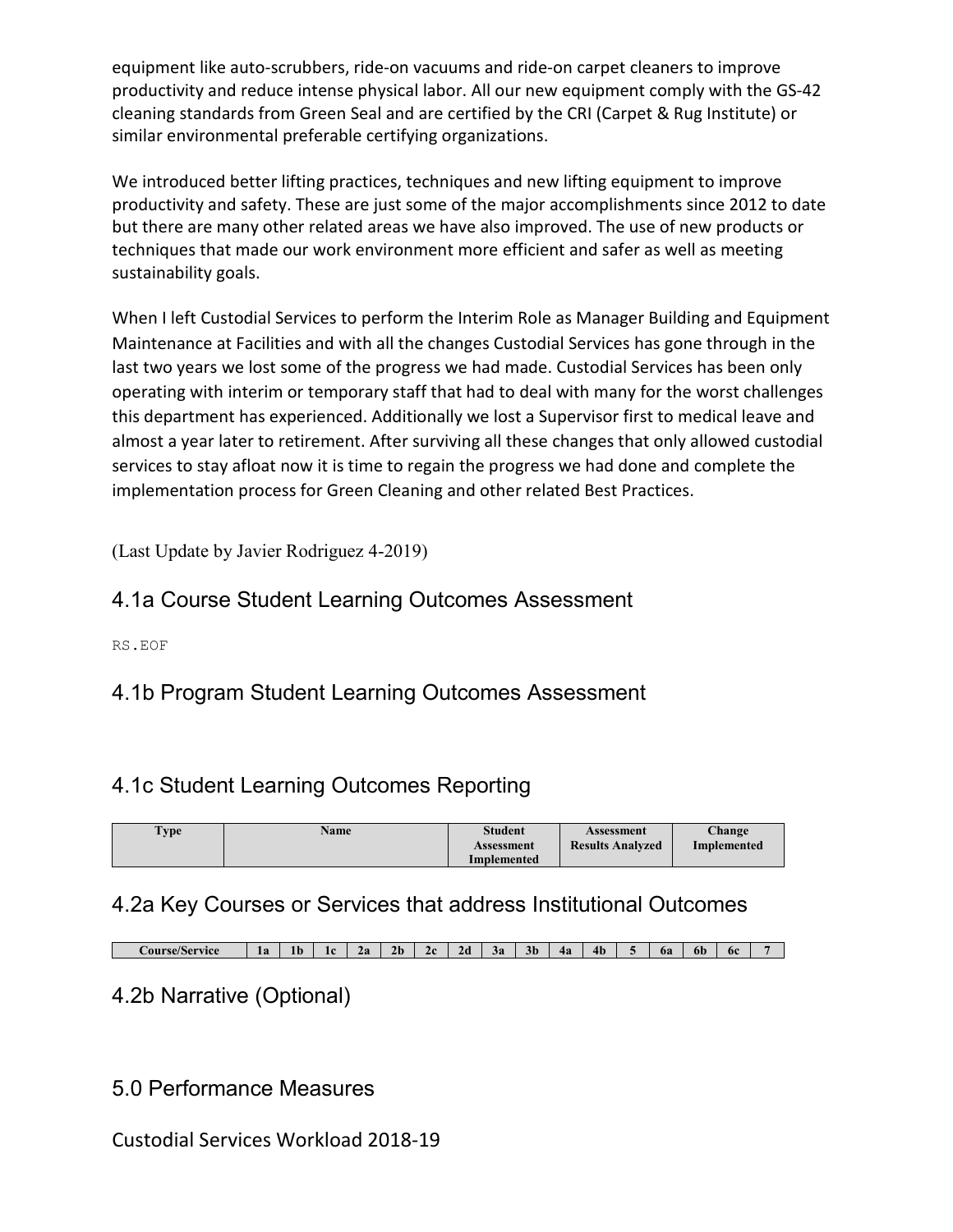Grahp Showing Available Cleaning Hrs. Based on Total FTE Count Minus Hrs. From other Activities and Absences

Prodcutive Time and, in our case, Non-Cleaning Time is an Industry Standard Meassuring the actual time spend on

cleaning and the time spend on other work related activites like meetings, picking up keys and radios, break time, etc.

Custodial Services Total Number of Hrs. Available for Cleaning and Hrs. Dedicated to Other **Activities** 

| <b>Total FTE</b>       | <b>Total Available</b><br><b>Cleaning Hrs.</b> | Event Support Hrs. Service Request   | Hrs.     | Absence Hrs. | <b>Non-Cleaning Time</b><br>Other |
|------------------------|------------------------------------------------|--------------------------------------|----------|--------------|-----------------------------------|
| 281                    | 45,500.00                                      | (4,520.00)                           | (717.00) | (4,940.00)   | (9,750.0)                         |
| <b>Total Work Days</b> | <b>Productive Time</b>                         | Non-Cleaning Time (For every 8-Hrs.) |          |              |                                   |
| 250                    | 6.5I                                           | 1.5                                  |          |              |                                   |



#### SRJC Santa Rosa Campus Number of Hrs. Required for cleaning Based on Industry Standard

| Total FTE | <b>Cleaning Time</b><br><b>Required</b> | Available Cleaning Hrs. Total Work Days |  |     | <b>Cleaning Time</b> |
|-----------|-----------------------------------------|-----------------------------------------|--|-----|----------------------|
| 28        | 45410                                   | 25573                                   |  | 250 |                      |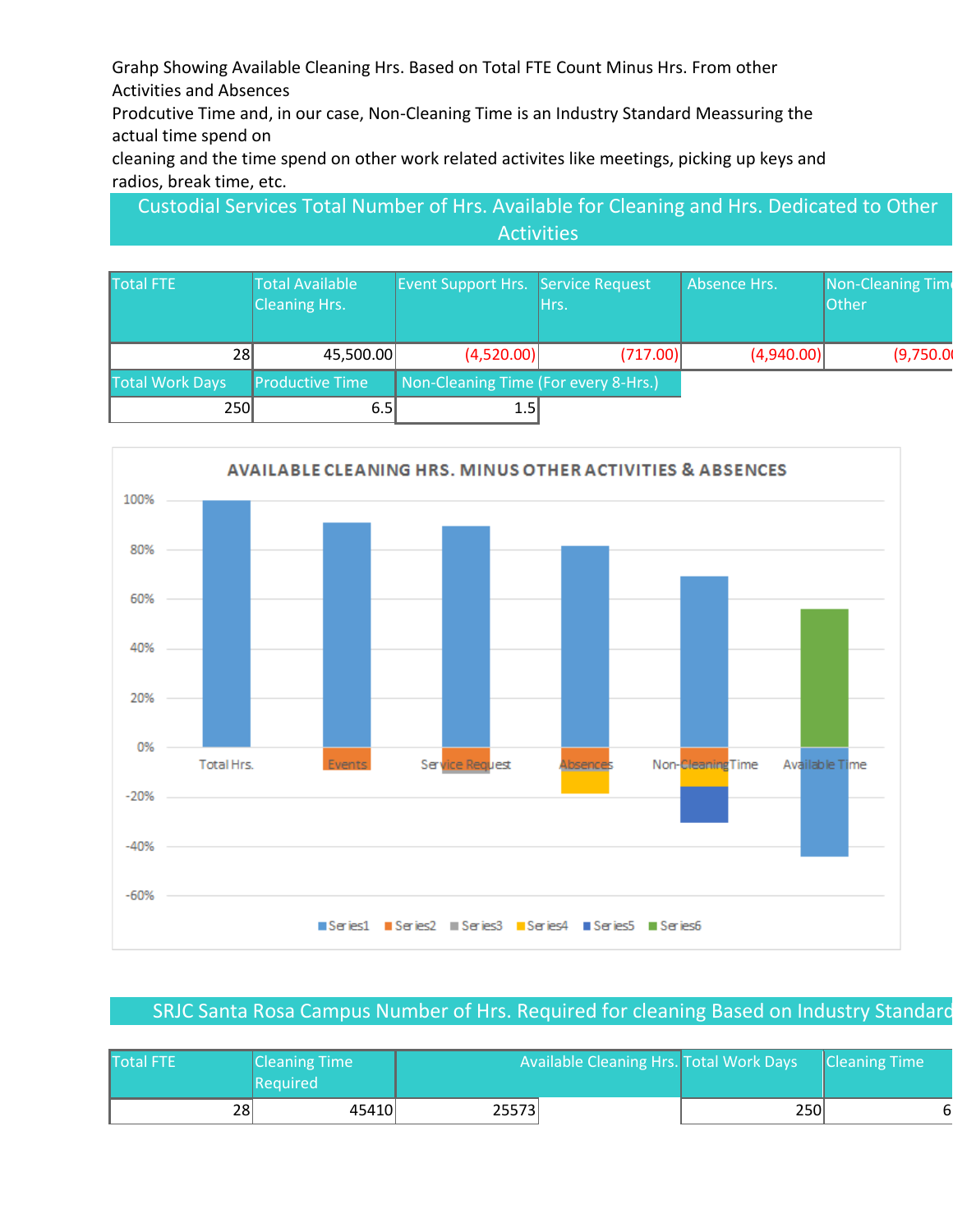

#### Custodial Services Event Support Graphs by Total Number of Hrs. from 2018.

As Noted on previous Sections in 2018 DUO was Canceled; SRT, Theatre, Concerts and other events at Burbank were relocated but they are coming back in 2019. Also the implementation of EMS caused many of our events not being recorded or times being missing from requests. Yearly Average since 2014 to this date is over 6,000 Hrs.

| <b>Row Labels</b>  | <b>Sum of Support Time</b> |     | Sum of OT Sum of Planning Time |
|--------------------|----------------------------|-----|--------------------------------|
| Jan                | 145                        | 28  | 26                             |
| Feb                | 308                        | 24  | 47.5                           |
| Mar                | 182                        | 16  | 29                             |
| Apr                | 552                        | 50  | 79.5                           |
| May                | 627                        | 494 | 111.5                          |
| Jun                | 350                        | 24  | 40.5                           |
| Jul                | 200                        | 20  | 30.5                           |
| Aug                | 350                        | 20  | 39.5                           |
| Sep                | 280                        | 8   | 37.5                           |
| Oct                | 205.5                      | 12  | 31                             |
| Nov                | 313                        | 8   | 40.5                           |
| Dec                | 292                        | 12  | 32                             |
| <b>Grand Total</b> | 3804.5                     | 716 | 545                            |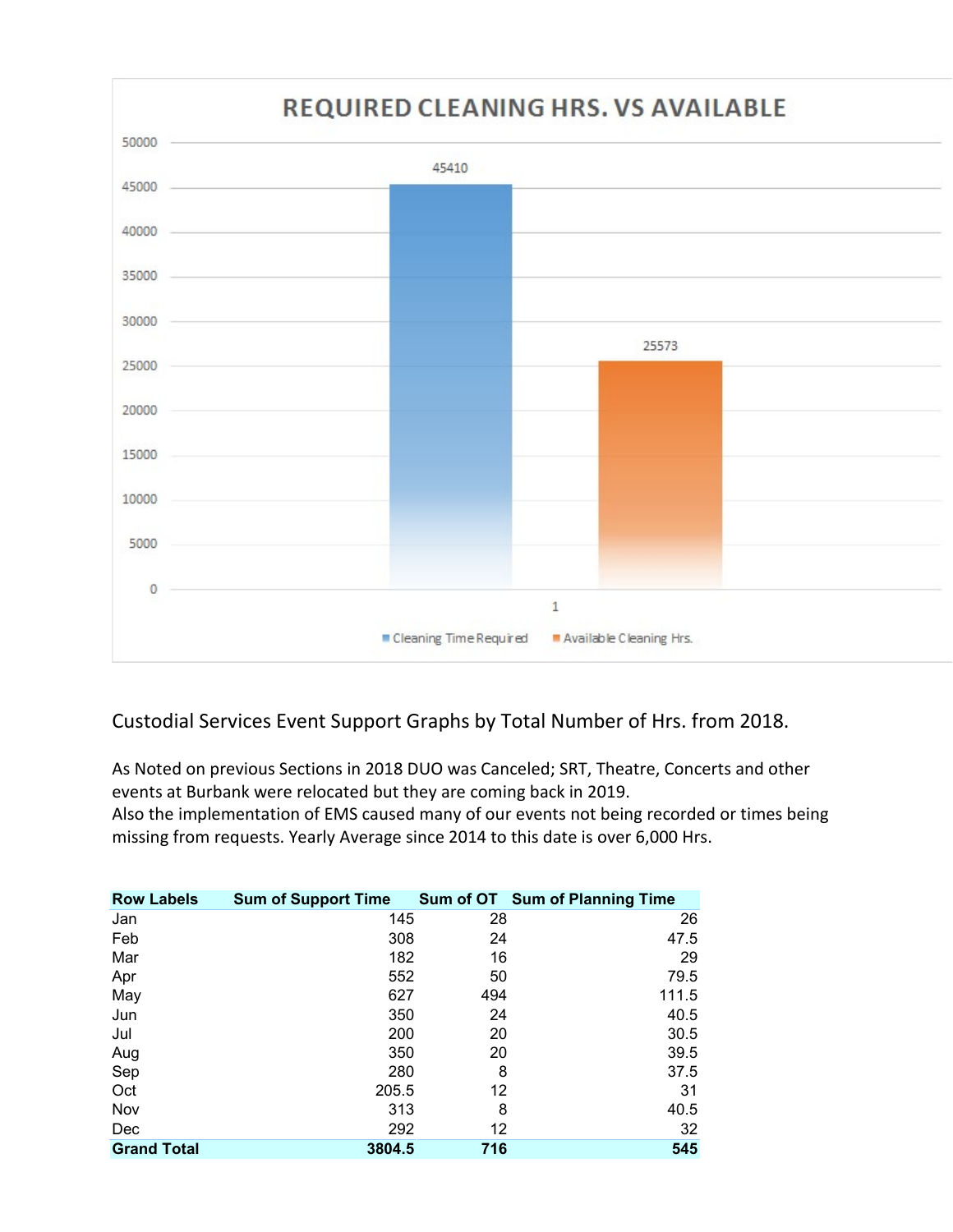

Custodial Services Event Support Graph By Monthly Number of Events from 2018

| <b>Row Labels</b>  | <b>Count of Reservation Event Name</b> |
|--------------------|----------------------------------------|
| Jan                | 21                                     |
| Feb                | 34                                     |
| Mar                | 23                                     |
| Apr                | 63                                     |
| May                | 61                                     |
| Jun                | 31                                     |
| Jul                | 34                                     |
| Aug                | 33                                     |
| Sep                | 27                                     |
| Oct                | 25                                     |
| Nov                | 33                                     |
| Dec                | 28                                     |
| <b>Grand Total</b> | 413                                    |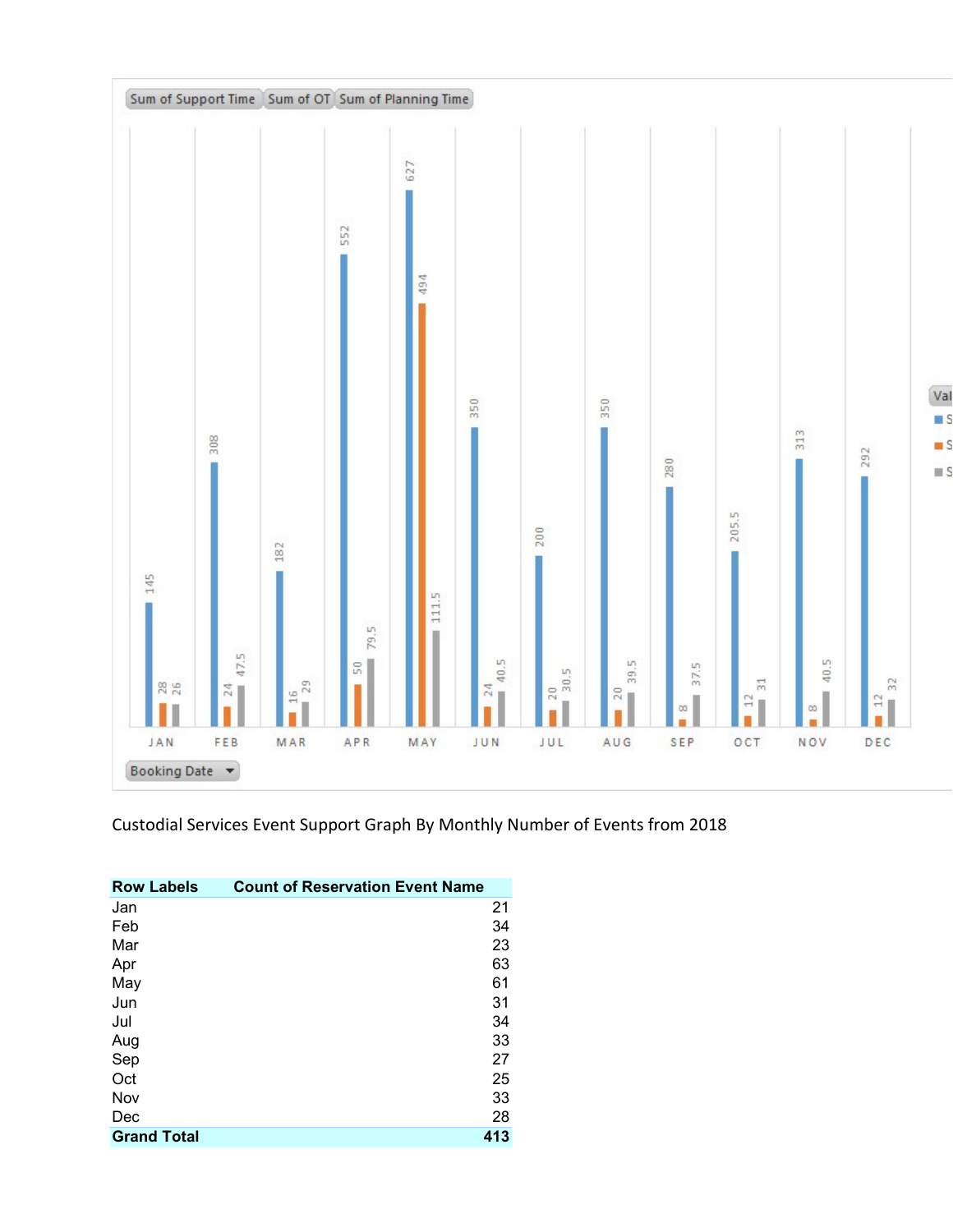

Custodial Services Service Requests through Service Desk Plus 2018.

Many Service Requests are nor recorded on the system due in part to not having AA assistance. Often times we are so busy that becomes very difficult for us to take time to record the requests. My guess is that up to 20% of the requests and calls we get don't get recorded.

| <b>Count of Department Request</b> |       |
|------------------------------------|-------|
| Tech                               | Total |
| Embaye, Teshome                    | 159   |
| Gebre, Mengistab                   | 125   |
| <b>GU.Custodial.Services</b>       | 108   |
| Lopez-Ramirez, Cesar               | 35    |
| <b>Grand Total</b>                 | 427   |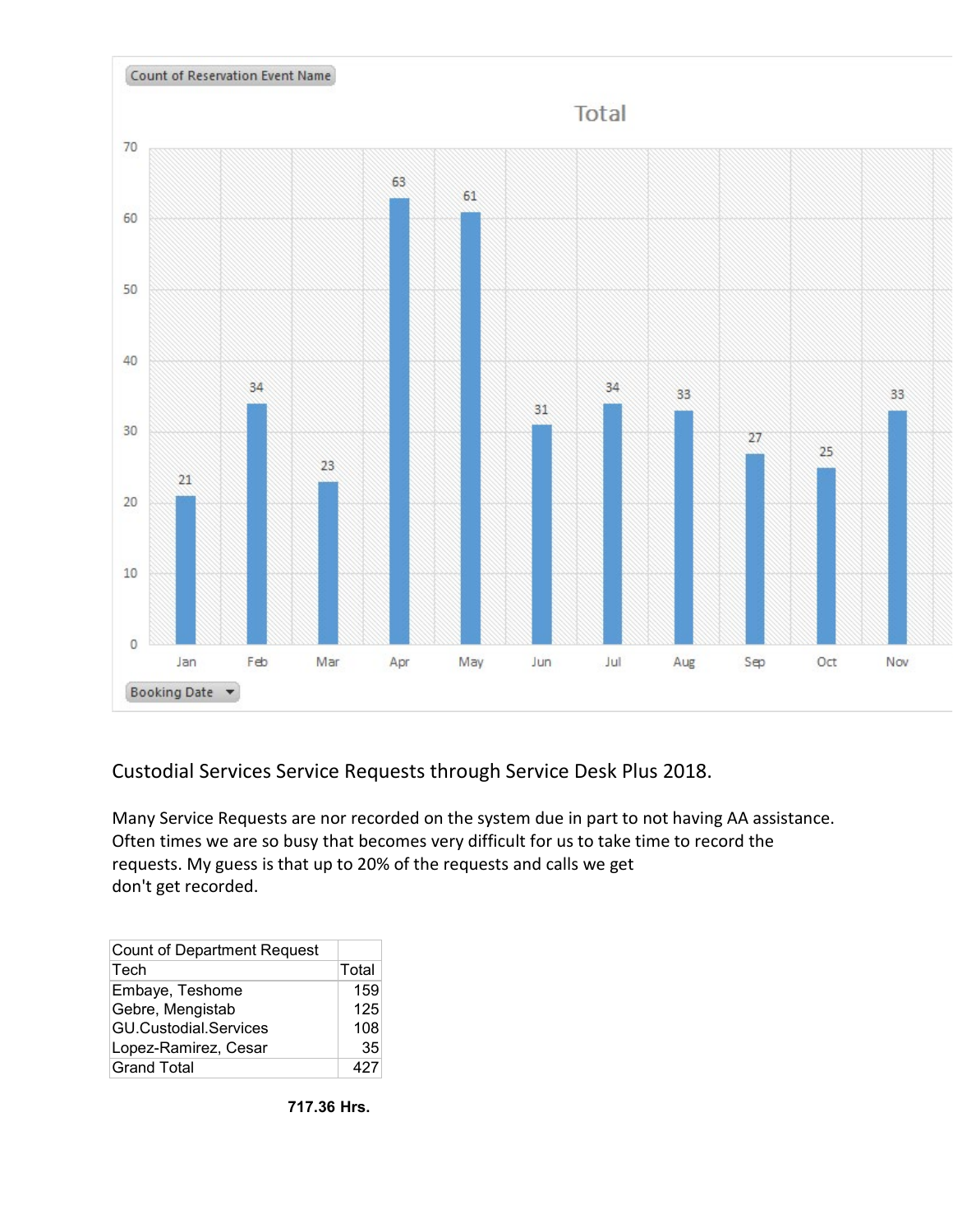

Custodial Services Absences from 2018 and Graph Representing the Absences by Month.

This report was cutoff on 10/23/2018, this table doesn't include the hrs. from November and December with the exception

of the staff we already knew was out for long term absences.

| Sum of Hrs.        | LeaveBalCode    |             |                   |            |           |
|--------------------|-----------------|-------------|-------------------|------------|-----------|
| <b>DateFrom</b>    | <b>CTO</b>      | <b>LWOP</b> | <b>Sick Leave</b> | <b>VAC</b> | <b>WC</b> |
| January            | 6.75            |             | 379               | 69.25      | 32        |
| February           | 14.75           | 71.24       | 127.64            | 298.01     |           |
| March              | 25.75           |             | 228               | 319.75     |           |
| April              | 57.5            |             | 164.99            | 352        | 235       |
| May                |                 |             | 438               | 228        | 552       |
| June               | 12.45           |             | 85                | 177        |           |
| July               | 11.5            |             | 416.5             | 692.5      | 161       |
| August             | 4               |             | 66                | 114        | 144       |
| September          |                 |             | 485               | 309.81     |           |
| <b>October</b>     | 10 <sup>1</sup> |             | 372               | 180        |           |
| November           |                 |             | 456               |            |           |
| December           |                 |             | 372               |            |           |
| <b>Grand Total</b> | 146.7           | 71.24       | 3590.13           | 2740.32    | 1124      |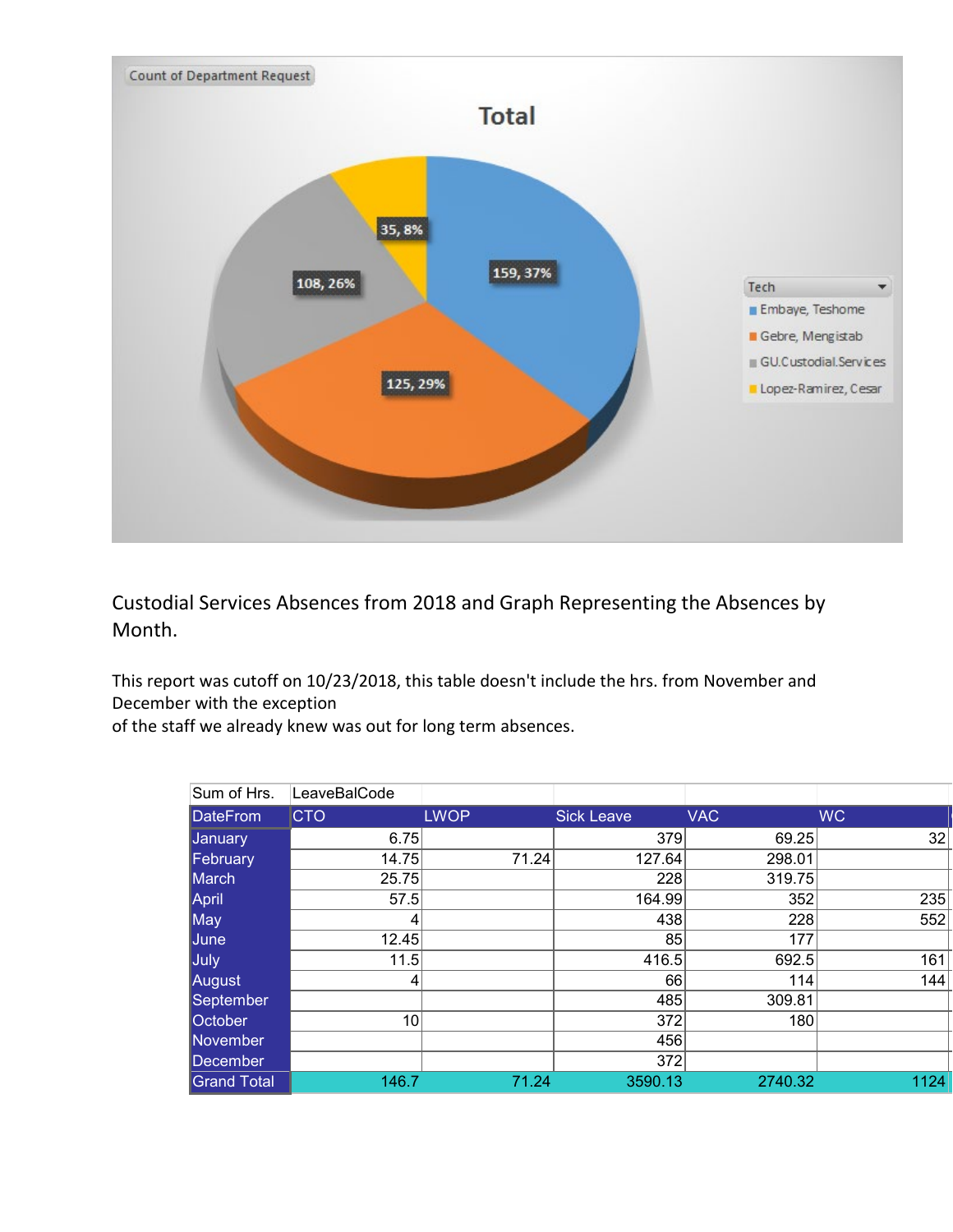

Custodial Services Recomended Staffing Levels Based on APPA Staffing Guidelines.

The Table shows our spaces by Space Category, data from 2017. This recomended staff number is for Cleaning Only

These are the Staffing and Cleaning Levels recomended by APPA Standards for our type of organization.

Columns represent Daily Cleaning Times By Minutes Based on the Different Level of Service.

| Sum of Level 2 |                                                                                                                                                          |                                                                                                                                                                                         |                                                                                           |
|----------------|----------------------------------------------------------------------------------------------------------------------------------------------------------|-----------------------------------------------------------------------------------------------------------------------------------------------------------------------------------------|-------------------------------------------------------------------------------------------|
|                | 42.97                                                                                                                                                    | Level 3                                                                                                                                                                                 |                                                                                           |
|                | 0.35                                                                                                                                                     | Level 3                                                                                                                                                                                 |                                                                                           |
|                |                                                                                                                                                          | Level 2                                                                                                                                                                                 |                                                                                           |
|                | 65.25                                                                                                                                                    | Level 2                                                                                                                                                                                 |                                                                                           |
|                | 427.03                                                                                                                                                   | Level 3                                                                                                                                                                                 |                                                                                           |
|                |                                                                                                                                                          | Level 3                                                                                                                                                                                 |                                                                                           |
|                |                                                                                                                                                          | Level 3                                                                                                                                                                                 |                                                                                           |
|                | 866.33                                                                                                                                                   | Level 3                                                                                                                                                                                 |                                                                                           |
|                |                                                                                                                                                          | Level 3                                                                                                                                                                                 |                                                                                           |
|                |                                                                                                                                                          | Level 3                                                                                                                                                                                 |                                                                                           |
|                | 44.83                                                                                                                                                    | Level 3                                                                                                                                                                                 |                                                                                           |
|                | 177.82                                                                                                                                                   | Level 3                                                                                                                                                                                 |                                                                                           |
|                |                                                                                                                                                          | Level 3                                                                                                                                                                                 |                                                                                           |
|                | 129.19                                                                                                                                                   | Level 2                                                                                                                                                                                 |                                                                                           |
|                |                                                                                                                                                          | Level 3                                                                                                                                                                                 |                                                                                           |
|                | 754.47                                                                                                                                                   | Level 3                                                                                                                                                                                 |                                                                                           |
|                | 214.89<br>3.25<br>27.77<br>185.82<br>590.75<br>413.75<br>735.00<br>1968.57<br>598.08<br>240.84<br>290.04<br>514.81<br>45.63<br>258.86<br>0.00<br>2277.53 | Sum of Level 3 Sum of Level 4<br>92.79<br>1.06<br>17.76<br>97.88<br>554.84<br>391.20<br>637.68<br>1176.03<br>287.52<br>153.64<br>133.25<br>260.61<br>39.94<br>221.96<br>0.00<br>1223.62 | <b>Recommended Level</b><br>11.30<br>193.20<br>456.90<br>122.88<br>94.68<br>19.90<br>0.00 |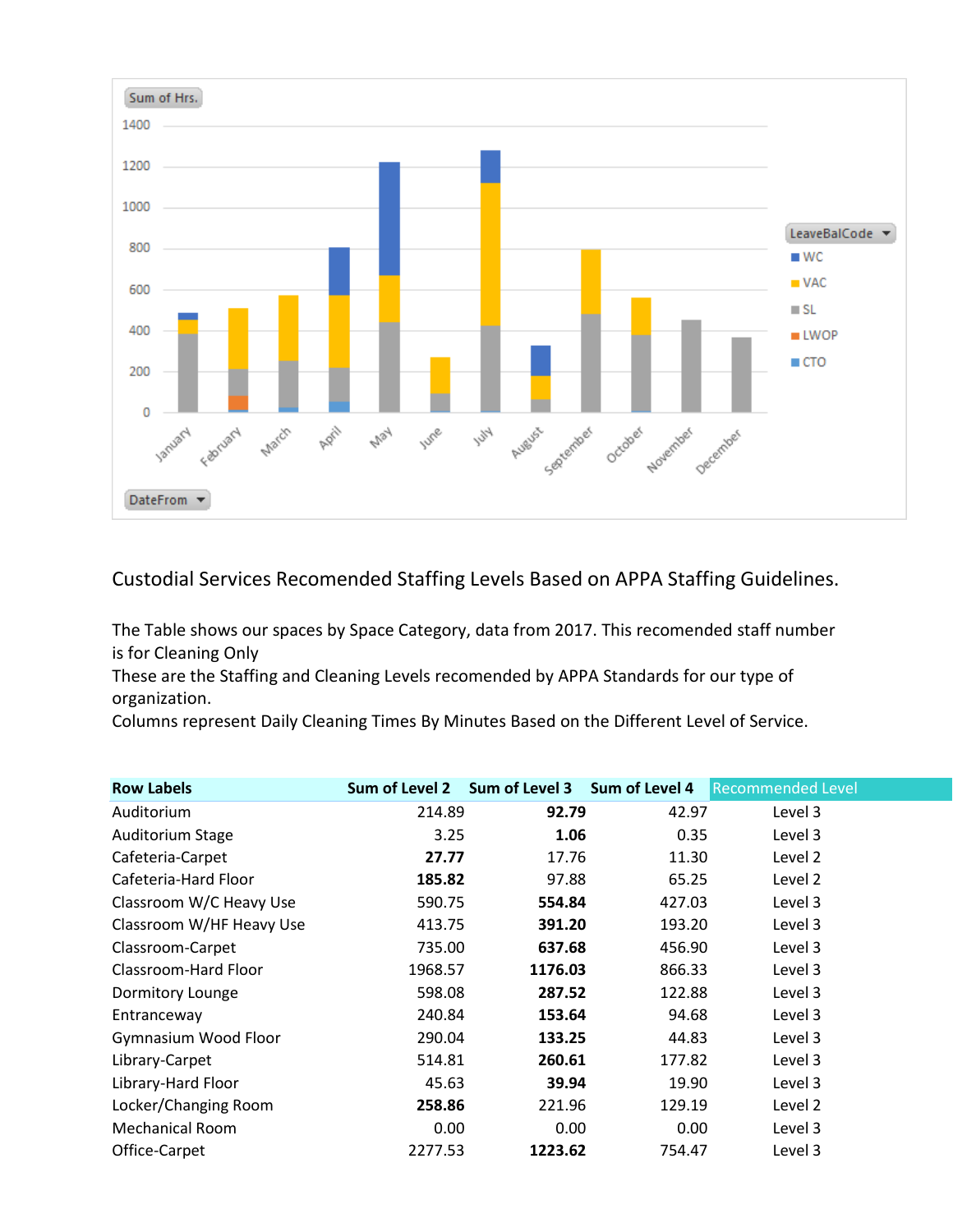| Office-Hard Floor                    | 410.82   | 248.88  | 185.62  | Level 3            |
|--------------------------------------|----------|---------|---------|--------------------|
| Patient Conference Room              | 13.39    | 9.30    | 5.42    | Level 2            |
| <b>Patient Treatment Area</b>        | 635.27   | 155.55  | 90.74   | Level 2            |
| <b>Public Circulation-Carpet</b>     | 320.31   | 236.50  | 150.63  | Level 3            |
| <b>Public Circulation-Hard Floor</b> | 1088.86  | 715.80  | 577.13  | Level 3            |
| Research Lab                         | 13.01    | 10.22   | 5.66    | Level 3            |
| Shower Room                          | 103.71   | 77.04   | 55.03   | Level 2            |
| <b>Special Task</b>                  | 627.94   | 381.31  | 197.92  | Level 3            |
| Stairwell                            | 122.06   | 95.68   | 67.49   | Level 3            |
| Storeroom                            | 6.78     | 4.05    | 2.98    | Level 3            |
| Unassigned                           | 27.16    | 19.32   | 11.49   | Level 3            |
| <b>Utility Space</b>                 | 447.59   | 251.53  | 139.63  | Level 3            |
| Washroom                             | 2735.65  | 1823.03 | 1168.61 | Level 2            |
| <b>Grand Total</b>                   | 14918.11 | 9317.97 | 6065.45 |                    |
|                                      |          |         |         |                    |
| <b>Total Annual Cleaning Hrs.</b>    | 45,400   |         |         | *Total Recommended |

Number of FTE Bas

Village T

Custodial Recommended Staffing for Level 2 & 3 for Cleaning only ; No event support or other activites included

## Custodial Services Roster from 2018, all approved positions and Absent staff.

| <b>No</b> | <b>Employee</b> | <b>Hire Date</b> | Last Name             | <b>First Name</b> | <b>Position</b>                       | <b>Shift</b> | Assigne         |
|-----------|-----------------|------------------|-----------------------|-------------------|---------------------------------------|--------------|-----------------|
|           |                 |                  | Rodriguez             | <b>Javier</b>     | Manager, Custodial<br><b>Services</b> | <b>AM</b>    |                 |
|           | 15108           |                  | $5/1/1668$ Embaye     | <b>Teshome</b>    | Coordinator,                          | AM           | Forsyth         |
|           | 4550            |                  | 10/31/2011 Gebrmeskel | Almaz             | Custodian                             | AM           | Race            |
|           | 5722            |                  | 11/14/2006 Barton     | Mary              | Custodian                             | AM           | Race            |
|           | 15370           |                  | 6/12/1995 Andebrhan   | <b>Tigist</b>     | Custodian                             | AM           | <b>LRC</b>      |
|           | 7772            |                  | 1/15/1999 Palacios    | <b>Nieves</b>     | Custodian                             | AM           | <b>LRC</b>      |
|           | 12886           |                  | 4/4/2000 Palacios     | Silvia            | Custodian                             | AM           | <b>LRC</b>      |
|           | 2726            |                  | 11/14/2006 Sebhatu    | Mekonnen          | Custodian                             | AM           | Emeritus        |
|           | 5651            |                  | 10/17/2011 James      | Dawn              | Custodian                             | AM           | Emeritus        |
|           | 314             |                  | 11/7/2008 Gonzalez    | Benigno           | Custodian                             | AM           | Tauzer          |
|           | 19090           |                  | 5/23/2014 Tewolde     | Fessehaye         | Custodian                             | AM           | Lark Hall       |
|           |                 |                  |                       |                   |                                       |              |                 |
|           |                 |                  | Gebre                 | Mengi             | Supervisor,<br><b>Custodial</b>       | PM           |                 |
|           |                 |                  | Lopez-Ramirez         | Cesar             | Coordinator,                          | PM           | <b>Lark Ten</b> |
|           | 15405           |                  | 5/17/2000 Solomon     | Temesgn           | Custodian                             | <b>PM</b>    | Bertolini       |
|           | 18639           |                  | 6/7/1999 Hailemariam  | Zekarias          | Custodian                             | PM           | Open Op         |
|           | 5749            |                  | 2/27/2006 Grimaldi    | Roberto           | Custodian                             | PM           | Bertolini       |
|           | 9123            |                  | 8/8/1988 Andrade      | Hermilo           | Custodian                             | PM           | <b>ESL Tem</b>  |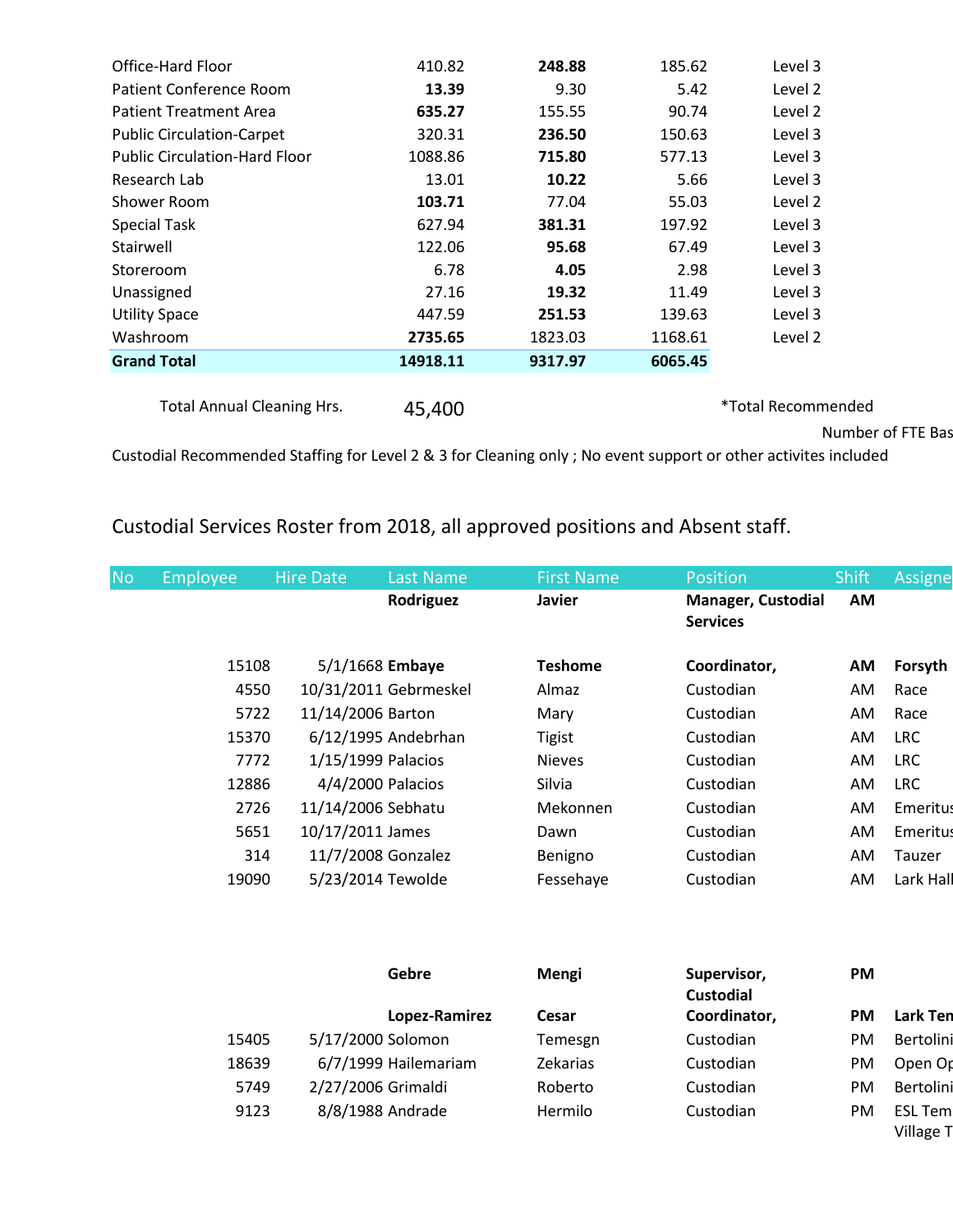| 10453 | 3/31/1997 Bahta           | Mekonen   | Custodian | <b>PM</b> | Haehl, Q        |
|-------|---------------------------|-----------|-----------|-----------|-----------------|
|       |                           |           |           |           | offices,        |
| 7486  | 12/8/2008 Carrillo Robles | Adrian    | Custodian | PM        | Lounibo:        |
| 18612 | 2/6/2002 Dirar            | Kiflay    | Custodian | PM        | Maggini         |
| 13737 | 3/9/1998 Gebremicael      | Tesfom    | Custodian | PM        | Maggini         |
| 10545 | 10/17/2011 Fekadu         | Mekonnen  | Custodian | PM        | <b>Baker Ha</b> |
|       | 11/12/2017 Gebremariam    | Musie     | Custodian | PM        | Analy Ha        |
|       | 7/1/2016 Yigzaw           | T/Michael | Custodian | PM        | Burdo ar        |
| 16859 | 3/1/2007 Legesse          | Ahferom   | Custodian | PM        | Burdo           |
| 12537 | 1/2/1990 Zeweldi          | Tsehaye   | Custodian | PM        | Shuhaw,         |
|       |                           |           |           |           | Houses i        |
| 17164 | 11/12/2008 Tedla          | Habtom    | Custodian | PM        | Shuhaw          |
| 22118 | 12/5/2011 Tapia-Mendez    | Maria     | Custodian | PM        | Call Cent       |
|       | 7/1/2016 Kao              | Rathana   | Custodian | PM        | W/Locke         |
|       |                           |           |           |           | Garcia          |
| 8853  | 11/6/2008 Yihedgo         | Sahle     | Custodian | PM        | Open            |
| 7406  | 5/23/2005 Megos           | Beyene    | Custodian | PM        | Plover &        |
|       |                           |           |           |           | Dining H        |
| 2485  | 1/20/2009 Teklemariam     | Amine     | Custodian | PM        | Analy Vil       |

Custodia

Final Section: Spreadsheets, Pivot Tables and Graphs from Custodial Services, Javier Rodriguez 4-2019